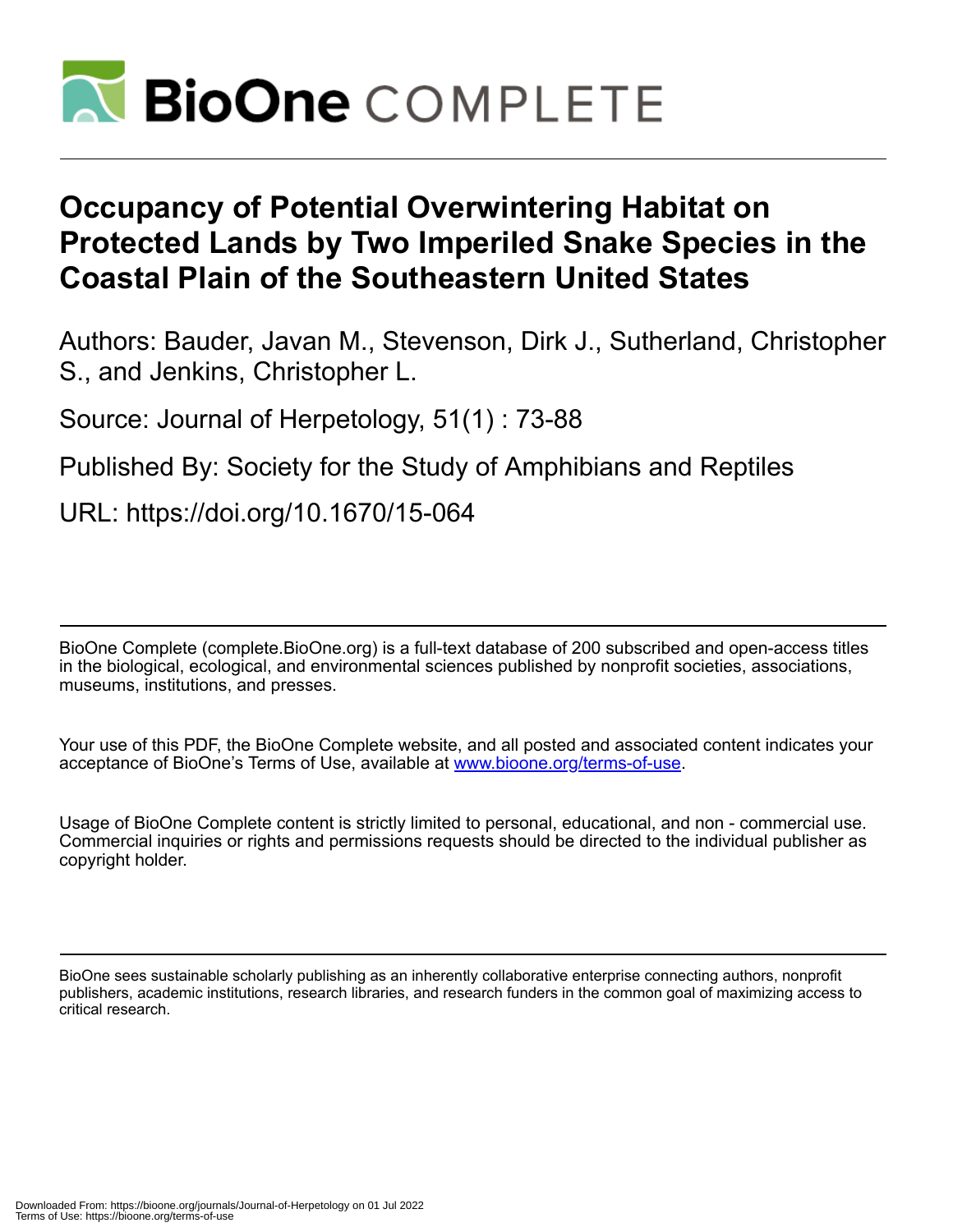# Occupancy of Potential Overwintering Habitat on Protected Lands by Two Imperiled Snake Species in the Coastal Plain of the Southeastern United States

Javan M. Bauder, $^{1,2}$  Dirk J. Stevenson, $^{1}$  Christopher S. Sutherland, $^{3}$  and Christopher L. Jenkins $^{1}$ 

<sup>1</sup>The Orianne Society, 11 Fruitstand Lane, Tiger, Georgia 30576 USA

<sup>1</sup>The Orianne Society, 11 Fruitstand Lane, Tiger, Georgia 30576 USA<br>3Department of Environmental Conservation, University of Massachusetts, Amherst, Massachusetts USA

ABSTRACT.—Eastern Indigo Snakes (EIS, Drymarchon couperi) and Eastern Diamondbacked Rattlesnakes (EDB, Crotalus adamanteus) are species of conservation concern, in large part attributable to anthropogenic landscape changes within the southeastern Coastal Plain of North America. Both species use Gopher Tortoise (Gopherus polyphemus) burrows on xeric sandhills for winter retreat sites. Protected lands play an important role in the conservation of threatened species by offering the potential to conserve potentially limiting resources such as sandhills. We surveyed 40 randomly selected xeric sandhills containing Gopher Tortoise burrows on protected lands throughout the Lower Altamaha River Watershed in southern Georgia using visual encounter surveys over three winters (November through March). We used single-season occupancy models to relate detection and occupancy rates to survey- and site-specific covariates collected at both the sandhill- and landscape-scale. Eastern Indigo Snake occupancy was positively related to the number of Gopher Tortoise burrows and the amount of surrounding sandhill habitat. In contrast, EDB occupancy was not associated with any of the covariates we considered, perhaps because EDB/EIS use a greater diversity of winter retreat sites. Detection of EIS was higher than EDB (0.40 vs. 0.22) and most influenced by air temperature, whereas EDB detection was most influenced by survey date. Our study provides previously lacking population-level detection rates and habitat associations for EIS and corroborates the previously noted importance of Gopher Tortoise burrows as overwintering retreat sites. Our study also illustrates the potential shortcomings of monitoring multiple species using survey methodologies designed for a single species.

Anthropogenic alterations to natural landscapes represent one of the most severe threats to biodiversity (Wilson, 1999; Noss et al., 2006). Because many imperiled species cannot persist in human-modified habitats, protecting areas of natural habitat is essential for their conservation. As a result, despite the controversies and complexities of establishing wildlife habitat reserves, protected lands remain a vital component of conservation efforts (Bruner et al., 2001; Ervin 2003; Watson et al., 2014). Beyond simply protecting natural habitats, however, management actions (including assisted colonization and increased law enforcement) that incorporate greater knowledge of species' life histories may be required to prevent further population declines, even on protected lands (Carroll et al., 2004; Liu et al., 2001; McCoy et al., 2006; Turner et al., 2006; Williams et al., 2012). Populations on conservation lands also may suffer the negative effects of population isolation and demographic stochasticity if population connectivity is not maintained (Cushman et al., 2012; Trainor et al., 2013).

The longleaf pine (Pinus palustris) ecosystem (LLPE) formerly dominated much of the Coastal Plain of the southeastern United States (Landers et al., 1995; Van Lear et al., 2005), but urban development, agriculture, and modern silviculture practices have eliminated  $\sim$ 97% of the original habitat (Van Lear et al., 2005). ). The LLPE formerly supported regular low-intensity fires during the spring and summer, which maintained an open, savannah-like structure and a diverse ground cover of grasses and forbs (Waldrop et al., 1992; Platt, 1999; Van Lear et al., 2005). Widespread fire suppression has resulted in substantial structural changes to much remaining habitat by increasing hardwood densities (e.g., oak, Quercus spp.) that, in turn, increased canopy cover and reduced native ground cover

<sup>2</sup>Corresponding Author. Present address: Department of Environmental Conservation, University of Massachusetts, Amherst, Massachusetts, USA; E-mail: javanvonherp@gmail.com DOI: 10.1670/15-064

species (Engstrom et al., 1984; Gilliam and Platt, 1999). As a result of these changes, many LLPE-associated taxa have declined (Guyer and Bailey, 1993; Trani-Griep, 2002; Means, 2006). Eastern Indigo Snakes (EIS, Drymarchon couperi) and Eastern Diamondbacked Rattlesnakes (EDB, Crotalus adamanteus, Crother, 2012) are closely associated with the LLPE throughout much of their ranges (Means, 2006; Waldron et al., 2008; Enge et al., 2013), although both species also occur in non– longleaf pine-dominated habitats, particularly in peninsular Florida (e.g., scrub and maritime forests; Moler, 1992; Jensen et al., 2008). Both species also have undergone declines throughout their ranges, particularly the EIS that is listed as federally threatened (United States Fish and Wildlife Service, 1978; Martin and Means, 2000; Timmerman and Martin, 2003).

Both species have several life-history traits, which have likely exacerbated the effects of anthropogenic habitat and land-use changes. First, both species have large spatial requirements, particularly the EIS whose annual home ranges can exceed 1,500 ha (Waldron et al., 2006; Breininger et al., 2011; Hoss et al., 2010; Hyslop et al., 2014). Second, both species use a diversity of habitats and may use habitats according to season (Hoss et al., 2010; Hyslop et al., 2014). Third, within sympatric parts of their northern distributions (i.e., southern Georgia and northern Florida), both species use Gopher Tortoise (Gopherus polyphemus) burrows as winter (i.e., cool-season, November through March) retreat sites and, hence, are closely associated with xeric sandhills where tortoise burrows may be found. The EDB, whose range extends northward beyond the range of the Gopher Tortoise, also will use alternate winter retreat sites (e.g., stump holes, root channels, Nine-Banded Armadillo [Dasypus novemcinctus] burrows; Martin and Means, 2000; Timmerman and Martin, 2003), whereas the EIS uses tortoise burrows almost exclusively within the northern part of its distribution (Diemer and Speake, 1983; Stevenson et al., 2003; Hyslop et al., 2009). Finally, both species show high interannual fidelity to overwintering sites (Stevenson et al., 2003, 2009; Waldron et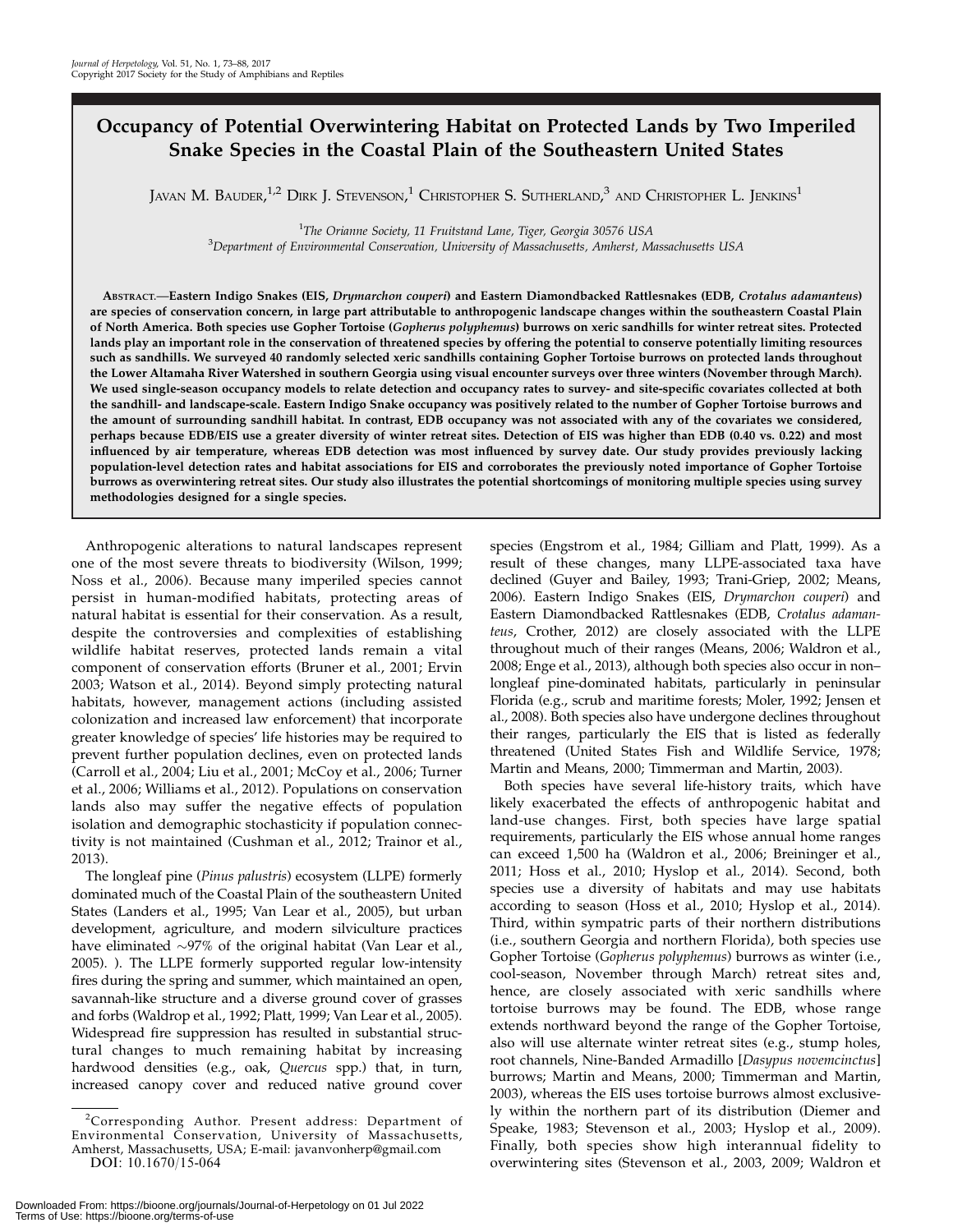

FIG. 1. Map of study area and Eastern Indigo Snake (EIS) and Eastern Diamondbacked Rattlesnake (EDB) occupancy monitoring sites by subdrainage within the Lower Altamaha River Watershed (LARW) in southeastern Georgia. The contemporary distribution of the EIS and EDB are shown in the insert in dark and light grey, respectively, following Enge et al. (2013) and Jensen et al. (2008). Boundary lines within the LARW denote watershed boundaries used to stratify our sampling of survey sites.

al., 2013a) that may prove maladaptive if habitat changes render their overwintering habitat unsuitable. Given these traits, protected lands within the LLPE may greatly benefit EIS and EDB through the preservation of potential overwintering habitat.

The Lower Altamaha River Watershed (LARW) contains an important portion of EIS and EDB distributions within the state of Georgia (Martin and Means, 2000; Enge et al., 2013). Although protected lands are widespread within this watershed, many have been highly altered due to fire suppression or commercial forestry practices. Determining patterns of winter sandhill occupancy by EIS and EDB within these lands is important for determining their conservation value to those species. Our overall goal was to determine EIS and EDB occupancy of potential overwintering habitat on conservation lands within the LARW and identify factors influencing occupancy rates. Our specific objectives were to 1) estimate and compare EIS and EDB occupancy of potential overwintering habitat within protected lands across our study area; 2) evaluate hypothesized relationships between detection rates and survey-level covariates; and 3) evaluate hypothesized relationships between winter occupancy of xeric sandhills and sandhill- and landscape-scale covariates.

#### MATERIALS AND METHODS

Study Area.—Our study area was LARW within the current range of the EIS (Enge et al., 2013; Fig. 1). We excluded the Oconee River watershed because contemporary EIS records are lacking for this drainage (Enge et al., 2013). Natural upland communities included xeric sandhills, pine flatwoods, mixed oak-pine forests, and slope forests (i.e., oak, beech [Fagus spp.], and magnolia [Magnolia spp.] communities). Historically, sandhills and pine flatwoods were dominated by longleaf pine, but many were since converted into commercial pine forests of slash (Pinus elliottii), loblolly (Pinus taeda), or sand pine (Pinus clausa). Widespread and characteristic wetland habitats included bottomland hardwood forests, bay swamps, blackwater river and floodplain swamps, creek swamps, and seasonal depressional ponds forested with cypress (Taxodium spp.) and/or gum (Nyssa spp.).

Site Selection.—We selected several state- and privately owned properties within the LARW that were recognized for their conservation value to the LLPE or its associated biodiversity and that we felt reasonably certain we could access indefinitely as part of our ongoing monitoring program. We initially conceived this to be an EIS monitoring study; because EIS almost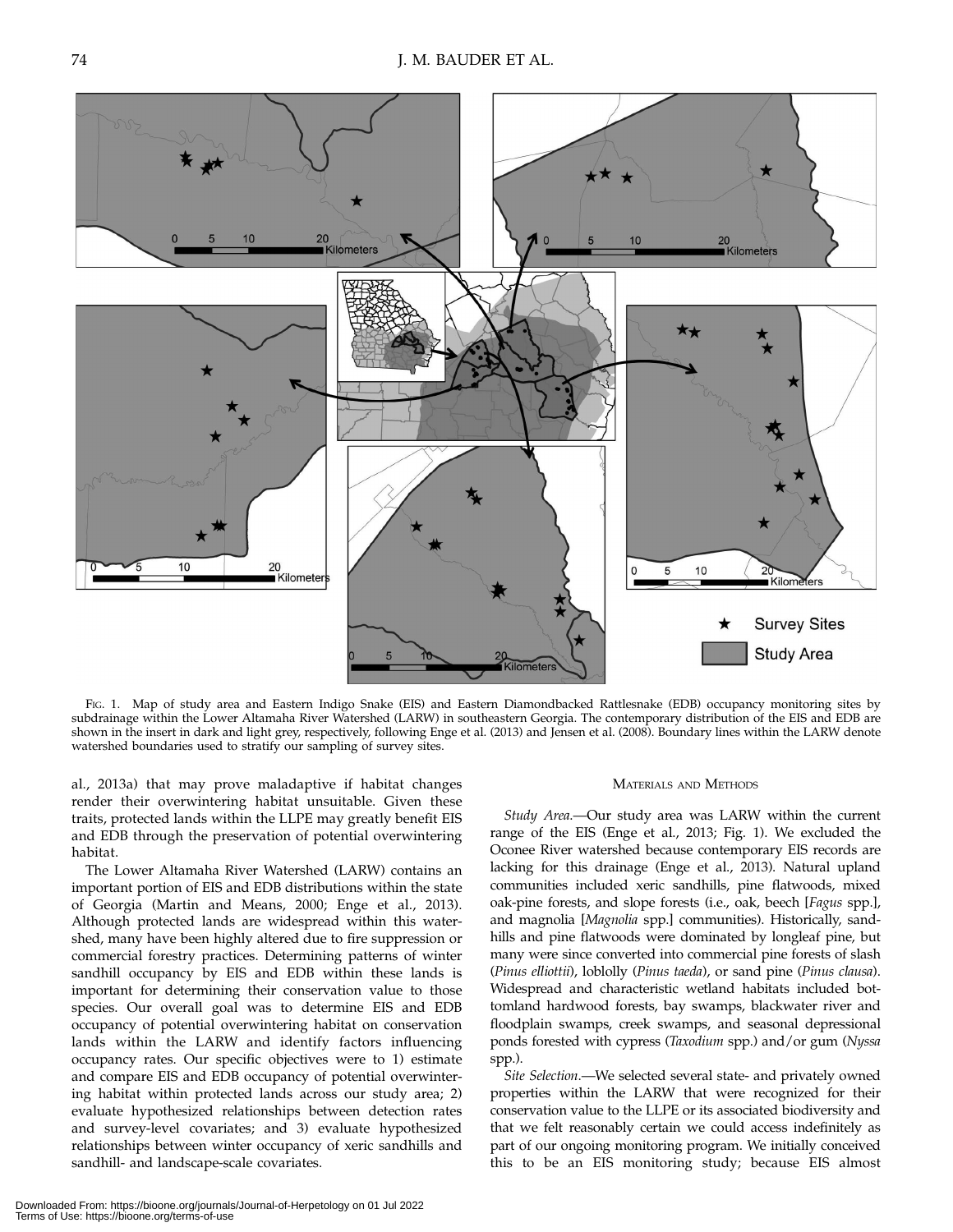polyphemus) burrows in the Lower Altamaha Watershed in southern Georgia. We provide the hypothesized relationship  $(\pm)$  and relevant references.

| Covariates                                                  | Hypothesized<br>Relationship | References                                                                                                                                                  |
|-------------------------------------------------------------|------------------------------|-------------------------------------------------------------------------------------------------------------------------------------------------------------|
| Number of tortoise burrows                                  | $^+$                         | Stevenson et al., 2003, 2009; Hyslop et al., 2009, 2014                                                                                                     |
| Area                                                        | $^+$                         |                                                                                                                                                             |
| Burrow density                                              | $^{+}$                       | Stevenson et al., 2003, 2009; Hyslop et al., 2009, 2014                                                                                                     |
| Mean canopy cover/shrub cover                               | $^{+}$                       | Rubio and Carrascal, 1994; Aresco and Guyer, 1999; Blouin-Demers<br>and Weatherhead, 2002; Waldron et al., 2008; Bauder et al., 2014;<br>Kowal et al., 2014 |
| Standard deviation of canopy<br>cover/shrub cover           | $^{+}$                       | Rubio and Carrascal, 1994; Blouin-Demers and Weatherhead, 2002;<br>Waldron et al., 2008)                                                                    |
| Importance value of pine.                                   |                              | Aresco and Guyer, 1999; Boglioli et al., 2000; Waldron et al. 2008;<br>Kowal et al., 2014)                                                                  |
| Sandhill condition                                          | $^{+}$                       | Elliott, 2009                                                                                                                                               |
| EIS presence                                                |                              | EDB only, Stevenson et al., 2010; Steen et al., 2014                                                                                                        |
| Wetlands <sup>a</sup>                                       | $^{+}$                       | Timmerman, 1995; Hyslop et al., 2014                                                                                                                        |
| Clearcut <sup>a</sup>                                       | $^{+}$                       | Hyslop et al., 2014                                                                                                                                         |
| Mixed forest <sup>a</sup>                                   | $^{+}$                       | Hyslop et al., 2014                                                                                                                                         |
| Evergreen forest <sup>a</sup>                               |                              | Aresco and Guyer, 1999; Kowal et al., 2014                                                                                                                  |
| Number of habitat patches <sup>a</sup>                      | $^{+}$                       | Hoss et al., 2010; Steen et al., 2012; Hyslop et al., 2014                                                                                                  |
|                                                             | $^{+}$                       | Hoss et al., 2010; Steen et al., 2012; Hyslop et al., 2014                                                                                                  |
| Habitat edge density <sup>a</sup><br>Sandhills <sup>a</sup> | $^{+}$                       | Hyslop et al., 2014; Waldron et al., 2008                                                                                                                   |
| Agriculture <sup>a</sup>                                    |                              |                                                                                                                                                             |
| Impervious surface <sup>a</sup>                             |                              | Shepard et al., 2008; Robson and Blouin-Demers, 2013; Breininger et al.,<br>2012                                                                            |

<sup>a</sup>Landscape-scale covariates were measured within circular buffers around each site at a range of radii.

exclusively use tortoise burrows for winter retreat sites (e.g., Hyslop et al., 2009) and the value of protected lands for overwintering habitat is poorly understood, we identified discrete xeric sandhill patches as spatial sampling units ("sites"). All potential sites were identified as unique sandhill polygons from the Georgia Department of Natural Resources (GA DNR) Nongame Conservation Section's sandhills GIS layer (Elliott, 2009). We refined our pool of potential sites to those supporting multiple (>1) tortoise burrows that we identified using previous observations or a combination of visual assessments of aerial imagery and ground truthing. After identifying all potential sites within accessible properties, we randomly selected 34 sites that were surveyed in 2010–2013. We added 6 additional randomly selected sites in the second year such that 40 sites were surveyed in 2011–2013. To ensure the sites were distributed throughout our study area, we stratified our sampling by watershed and property type (privately vs. government or nonprofit owned) with a greater emphasis (58% of sites) on government or nonprofit owned properties because of their perceived importance for EIS conservation. Mean ( $\pm$  SD) site size was 35.16  $\pm$ 42.96 ha (range  $= 3.17-215.13$  ha), and the mean distance between a site's centroid and the centroid of its nearest neighboring site was  $2.79 \pm 3.76$  km (range = 0.42–19.26 km).

See text for details of covariate measurements.

Survey Procedures.—We visited each site four times between 1 November and 31 March (i.e., in winter) in each year from 2010 to 2013, yielding three winter sampling seasons. At sites that were too large to survey within a single day, we randomly selected one corner of the sandhill as a starting point, surveyed as much of the sandhill as possible, and considered the area surveyed as the extent of the site. We conducted visual encounter surveys with one to three observers inspecting tortoise burrow entrances for snakes or their shed skins (Stevenson et al., 2003, 2009). On the first site survey, observers marked as many tortoise burrows (active, inactive, and abandoned; Auffenberg and Franz, 1982) as possible using GPS units, and used these marked points

to guide subsequent survey efforts. Because tortoise burrows were typically not distributed throughout the entire sandhill, the actual area surveyed often was smaller than the size of the site. The vast majority of surveys (95%) were conducted by a single observer. If we observed a fresh and distinct snake track at a burrow, we scoped the burrow using a burrow camera system (CCD Hi Resolution Black and White Camera and Black and White Active Matrix Backlit Widescreen LCD Monitor; Sony, Inc., Tokyo, Japan) at the end of the survey to confirm the presence of an EIS or EDB. Surveys were conducted between 0900 and 1700 h, and we did not conduct surveys if the forecasted air temperature high for the day was  $<$ 10 $°C$ .

Occupancy Modeling.—We modeled our data using singleseason occupancy models (MacKenzie et al., 2002). Because EIS and EDB are long-lived species (Bowler 1977; Stevenson et al., 2003; Waldron et al., 2013a) that exhibit high fidelity to overwintering sites (Stevenson et al., 2003; Waldron et al., 2013a), turnover rates (colonization and extinction) were of less interest than the determinants of occupancy; and as such, we conducted a single-season, rather than multiseason, analysis. Year-to-year variation in site occupancy can easily be accommodated by "stacking" the data such that each site-year combination is represented as a unique site (4 visits at 114 sites) and enforcing an additive "year" effect on occupancy (e.g., Miller et al., 2013).

Hypotheses for Occupancy Rate.—We hypothesized that EIS and EDB winter occupancy of xeric sandhills would be associated with multiple factors operating at both the scale of the sandhill and the surrounding landscape (Table 1). Tortoise burrow abundance was calculated as the mean number of tortoise burrows across all surveys of each site. We estimated the amount of potential overwintering habitat at each site by manually digitizing GIS polygons containing the GPS-marked tortoise burrows at each site and calculating the area of those polygons. Tortoise burrow abundance and area of potential habitat were positively correlated ( $r_s = 0.59$ ) and, therefore, never were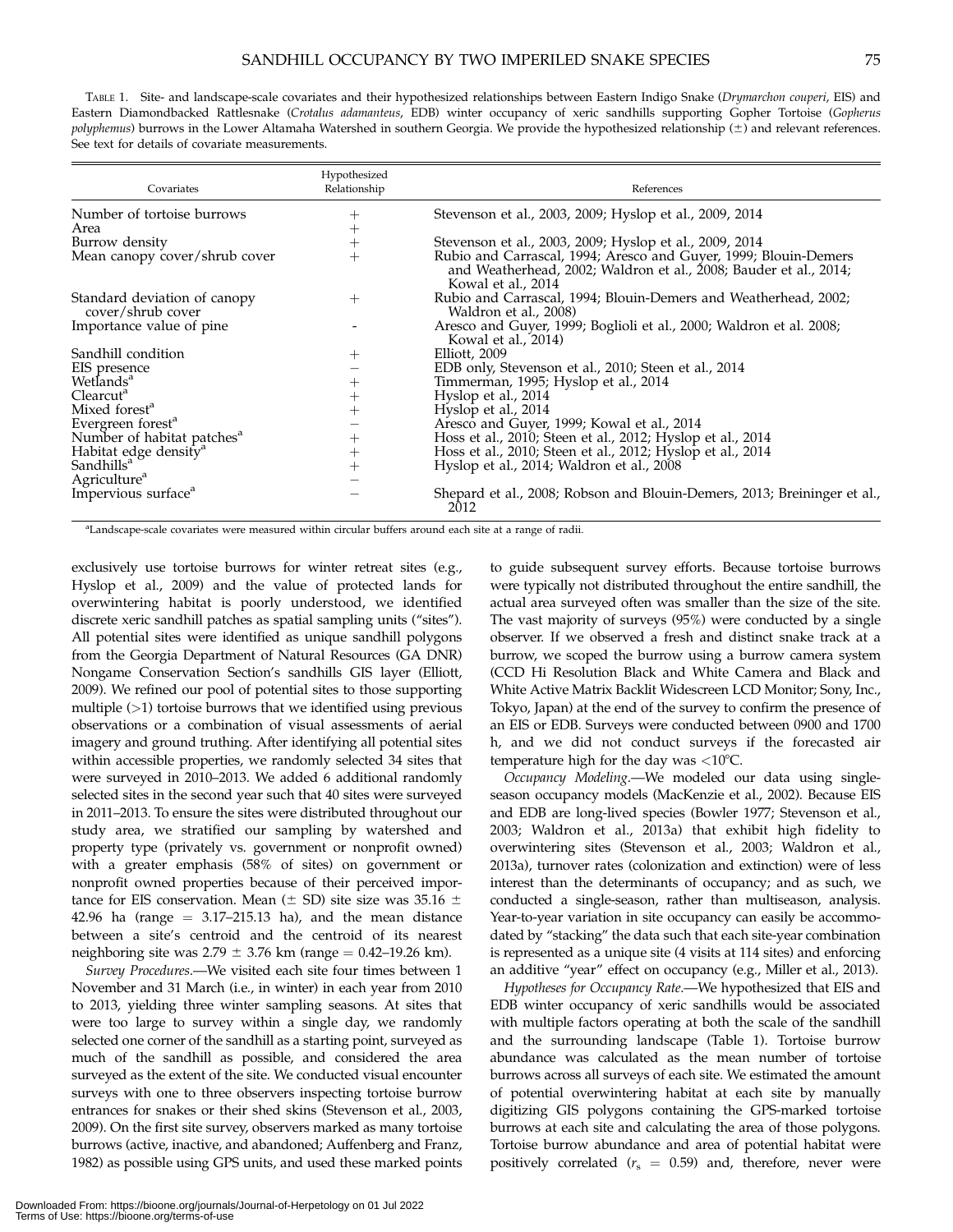included in the same model. We also calculated an index of tortoise burrow density by dividing the number of tortoise burrows by the area of potential habitat.

We hypothesized that vegetation structure would influence occupancy because of its influence on Gopher Tortoise habitat suitability (Aresco and Guyer, 1999; Boglioli et al., 2000; Bauder et al., 2014; Kowal et al., 2014) and potential for creating suitable microhabitats for thermoregulation (Rubio and Carrascal, 1994; Blouin-Demers and Weatherhead, 2002). We measured vegetation variables at randomly selected points at each site proportional to the size of the site (14–30 points per site). We used the point-center-quarter method (Cottam and Curtis, 1956; Beasom and Haucke, 1975) to record the distance from each sampling point to the nearest tree (defined as  $\geq$ 2.5 cm DBH) within four quadrants formed by the cardinal directions (i.e., NE, NW, SW, and SE). For each nearest tree, we measured the tree's diameter at breast height (DBH) and classified tree species as pine, oak, and other hardwood. We then calculated relative density, relative basal area, and relative frequency for each species group and summed these values across sampling points to generate importance values for each species group at each site (Cottam and Curtis, 1956). We dropped the importance value of other hardwoods because of insufficient data. The importance values for oaks and pines were highly correlated ( $r_s = -0.98$ ); thus, we retained the importance value of pine. We recorded canopy cover using a spherical densiometer at points 5 m from the sampling point in each of the cardinal directions and calculated the mean and SD of canopy cover for each site across all sampling points. We estimated shrub cover within a 10 m radius around each sampling point as one of five categories (0%, 1–25%, 26–50%, 51–75%, 76–100%) and converted these categories into ordinal variables that were used to calculate the mean and SD of shrub cover for each site.

We recorded sandhill condition using the sandhills GIS layer developed by GA DNR (Elliott, 2009). Condition was a measure of ecological integrity and was subjectively determined based on soil disturbance, vegetation density, and presence of nearby development and other anthropogenic encroachment visible from aerial imagery. Sandhill condition was recorded as excellent ( $N = 1$ ), good ( $N = 9$ ), fair ( $N = 24$ ), and poor ( $N = 1$ ) 6); we combined the excellent and good categories. We hypothesized that EIS presence would negatively affect the presence of EDB, because EIS will predate EDB (Stevenson et al., 2010; Steen et al., 2014). Because our sample sizes were too small to consider a multispecies model (MacKenzie et al., 2004b), we considered a binary covariate denoting whether EIS was detected at a site at any point during our 3-yr study.

We measured landscape variables using buffers of varying radii centered on each site to test for multiscale occupancycovariate associations (Johnson et al., 2004; Table 1). We used published estimates of EIS and EDB year-round home-range sizes (Waldron et al., 2006; Hoss et al., 2010; Hyslop et al., 2014) to select buffers whose sizes approximated the mean and maximum home-range sizes of each species. These sizes ranged from 359–1,530 ha for EIS and 29–62 ha for EDB; however, species may respond to landscape features at scales beyond their home range (Kie et al., 2002). For example, Steen et al. (2012a) found that EDB occupancy was related to landscape composition within 315-ha buffers. Furthermore, male EIS may make linear movements from overwintering sites to summer foraging habitats 1.5–7.5 km in length (Hyslop et al., 2014). Therefore, we used the following ranges of buffer radii for each species: 0.25, 0.50, and 1.00 km for EDB and 1.00, 2.00, and 5.00

km for EIS, which resulted in 19.63-, 78.54-, 314.16-, 1,256.64-, and 7,853.98-ha buffers, respectively.

We used the Georgia Land Use Trends (GLUT) 2008 land cover data (Natural Resources Spatial Analysis Laboratory, University of Georgia, Athens) to measure the amount of clearcut/sparse forest, deciduous forest, evergreen forest, mixed forest, and wetland (forested and non-forested wetlands combined) cover types within each buffer. The amount of deciduous forest cover type was correlated with the amount of mixed forest cover type across all buffer sizes ( $r_s = 0.53{\text -}0.87$ ); therefore, we retained only mixed forest. To measure heterogeneity in landscape configuration, we calculated the number of habitat patches using wetland, clearcut, mixed forest, deciduous forest, and evergreen forest cover types (Couturier et al., 2014) and the edge density of those cover types within each buffer using the "SDMTools" package (v1.1-221, VanDerWal et al., 2014) in R v3.0.2 (R Foundation for Statistical Computing, Vienna, Austria). We also measured the amount of sandhill (regardless of condition) within each buffer using GA DNR's sandhill GIS layer (Elliott, 2009). We measured the amount of impervious surface within each buffer using the GLUT 2008 impervious surface raster layer. Impervious surfaces included unpaved roads which could have a negative impact on EIS and EDB through direct road mortality and increased human access to remote areas that could lead to increased persecution (Shepard et al., 2008; Robson and Blouin-Demers 2013; Breininger et al., 2012; but see Steen et al., 2007). Finally, we measured the amount of agricultural land cover using the GLUT land cover data. All continuous site covariates were zscore standardized prior to analysis with mean  $= 0$  with standard deviation  $= 1$  to facilitate model convergence (MacKenzie et al., 2006).

Hypotheses for Detection Probability.—To evaluate a priori hypotheses about variation in detectability, we measured specific survey-level covariates. Because males of both species actively search for females during the breeding season, we hypothesized that detection would be highest during the peak breeding season (November through January for EIS and August through October for EDB; Stevenson et al., 2009; Hoss et al., 2011; Waldron et al., 2013a). Winter surface activity also may be associated with higher air temperatures (Spence-Bailey et al., 2010; Couturier et al., 2013); therefore, we considered both a linear effect of air temperature and a quadratic effect of survey date that we considered a proxy for air temperature. We hypothesized that observer variability could affect detection rate (Lotz and Allen 2007; Alldredge et al., 2007); thus, we included a three-level categorical variable to denote which observer conducted the survey. We hypothesized that detection would increase with the amount of area surveyed (Chen et al., 2009); hence, we considered a linear effect of amount of potential habitat. Finally, we hypothesized that previous knowledge of species' detection at a site could bias survey efforts (Riddle et al., 2010), particularly because randomly assigning observers among sites was logistically infeasible. Therefore, we considered two binary covariates that denoted whether a species had been previously detected at a site (Riddle et al., 2010). One covariate denoted whether a species was detected previously at a site during a given winter (e.g., November 2010 through March 2011) and the other at any point during the study (MacKenzie et al., 2004a). For example, a detection history of 0010-0000-0101 (detected on the third survey in the first winter, not detected during the second winter, and detected on the second and fourth survey of the third winter) would have sampling covariates for that site of 0001-0000-0011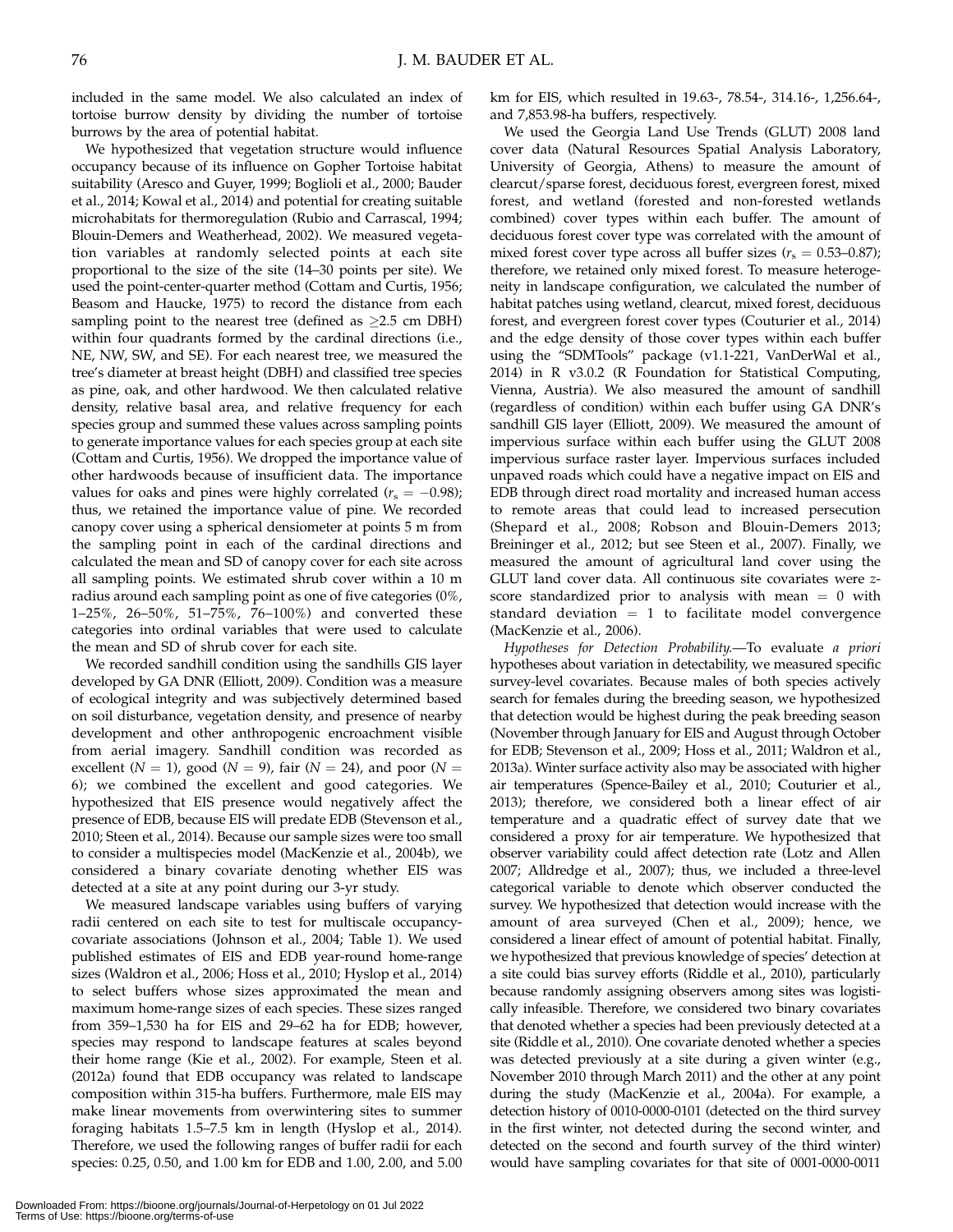for detected during a given winter and 0001-1111-1111 for detected during the study (MacKenzie et al., 2004a). We z-score standardized all continuous sampling covariates.

Model Selection.—Prior to model fitting, we examined our final set of covariates for colinearity and did not include correlated  $(r<sub>s</sub>$  $>0.60$ ) covariates within the same model. We fit our models using the package ''unmarked'' (v0.10-4, Fiske and Chandler, 2011). We estimated the overdispersion parameter (c-hat) for each species using the global model, defined as the most parameterrich model for both detection and occupancy that would converge, using the parametric bootstrap procedure of MacKenzie and Bailey (2004) in the ''AICcmodavg'' package (v2.0-3, Mazerolle, 2015). If c-hat was  $>1$ , we evaluated models using AIC adjusted for overdispersion (QAIC, Burnham and Anderson 2002). We first selected the best-supported detection model by using the most parameter-rich occupancy model and evaluating competing detection models. We retained detection covariates from models with  $\Delta AIC/QAIC \leq 2$  for all subsequent analyses. We initially analyzed live snakes and shed skin separately, but our results were similar; therefore, we report the results of the pooled detections. To select the appropriate scale for each landscape-scale covariate, we conducted a stepwise procedure where, for each landscape-scale covariate, we compared that covariate measured across each set of scales for each species using AIC/QAIC and selected the best supported scale for inclusion in the final model set. We drew inference from detection and occupancy covariates in models with  $\Delta AIC/QAIC \leq 2$  and considered a covariate significant if its 95% CI did not include zero. We calculated predicted values for plotting relationships between detection/occupancy and covariates using the modavgPred function (Mazerolle, 2015). We report derived estimates of detection and occupancy for each species as the modelaveraged predicted value and 95% CI for detection and occupancy holding all sampling and site covariates constant at their mean values. Because our sites were clustered in space, we tested for residual spatial autocorrelation (rSAC) by plotting correlograms of Moran's I calculated on the residuals (Moore and Swihart, 2005). If we detected significant ( $P > 0.05$ ) autocorrelation, we included an autocovariate term in the model to account for rSAC (Augustin et al., 1996; Moore and Swihart, 2005). We then reran our analyses including autocovariate terms in models where warranted. Additional details of our spatial autocorrelation analyses are provided in Appendix 1.

#### **RESULTS**

Eastern Indigo Snakes.—We detected EIS at 50 of 114 (0.44) ''siteyears'' over our 3-yr study. Live snakes and shed skins were detected during 8% and 6% of surveys, respectively. We did not detect a consistent, significant pattern of rSAC in our best ranked model (the ''global'' site- and landscape-scale model containing number of tortoise burrows; Appendix 2) but found significant rSAC within our other top-ranked models at multiple distance bins. Although adding autocovariates to these models dampened rSAC, we were unable to remove the significant rSAC within the 0–800 m bin (e.g., Appendix 2). This suggests some nonindependence among closely spaced sites, consistent with our model overdispersion (c-hat = 1.61; Lebreton et al., 1992; MacKenzie and Bailey, 2004). Although this is unlikely to bias parameter estimates, it may inflate SE's and increase the risk of committing Type I errors (Griffith, 2003; Haining et al., 2009). We suggest these effects are minimized by adjusting our standard errors by the square root of c-hat, which then widens the 95% CI.

Generally, our sites were ecologically independent (Appendix 1), because none of the distances between nearest neighbors, measured using site centroids, were less than the maximum diameter of reported EIS winter home-range sizes, and only 35% were less than the maximum diameter when distance between sites was measured in relation to site edges (Appendix 3).

Models containing air temperature and whether a detection was made previously within a winter had the best support (i.e.,  $\Delta QAIC < 2$ ; Table 2). We retained air temperature in the detection model for all subsequent analyses although our inferences regarding occupancy were similar when we used our binary covariate denoting a previous detection within a winter to model detection. The model-averaged beta estimate and 95% CI for air temperature indicated a significant increase in EIS detection with increasing air temperature ( $\beta = 0.68$ , 0.05– 1.31; Fig. 2A). The model-averaged beta estimate for previous detection within a winter suggested that EIS detection decreased once EIS was detected at a survey site, although this effect was not significant ( $\beta = -1.13$ , -2.29-0.02).

Landscape covariates measured using 1 or 5 km buffers generally had the strongest support among spatial scales for EIS, but model uncertainty was relatively high ( $\Delta$ QAIC  $\leq$  3.66; Appendix 4). Three of our 20 final candidate models had  $\Delta QAIC \leq 2$ , the "global" site- and landscape-scale combination model containing number of tortoise burrows, the model containing only number of tortoise burrows, and the model containing only the amount of sandhill within the 1-km buffer (Table 3). EIS occupancy was significantly associated with increasing numbers of tortoise burrows and amount of sandhill within 1-km (Table 4; Figs. 2C, 2D). The combination scale model also indicated that EIS occupancy was significantly associated with increasing pine importance (Table 4; Fig. 2E). The model containing only pine importance had low model support ( $w_i = 0.02$ ), however, suggesting the significant association with pine importance is conditional upon increasing numbers of tortoise burrows.

Our derived estimate (i.e., model-averaged prediction with all covariates at their mean value) for EIS detection was 0.40 (95%  $CI = 0.27 - 0.55$ ). Our derived estimates for EIS occupancy were 0.33 (95% CI = 0.14–0.60) for year 1, 0.19 (95% CI = 0.07–0.43) for year 2, and 0.27 (95% CI 0.11–0.53) for year 3.

Eastern Diamondbacked Rattlesnakes.—We detected EDB at 47 of 114 (0.41) ''site-years'' over our 3-yr study. We detected EDB shed skins during only one survey where live EDB were not detected. Overdispersion in the global model was low (c-hat  $= 1$ ); therefore; we used AIC to evaluate models. We found relatively little rSAC in our EDB models and adding autocovariate terms did not improve model fit or reduce rSAC (Appendix 2); hence, we did not include autocovariate terms in our final analysis. Models containing a linear effect of survey date, a quadratic effect of survey date, and an observer effect on detection received the best support (max.  $\Delta {\rm AIC} \le 1.50$ ; Table 2). Only the 95% CI for the linear effect of survey date did not include zero and indicated that detection decreased as the survey season progressed (Fig. 2B). We retained the linear effect of date, although our inferences regarding occupancy were robust to the detection model we used.

Four of our nine landscape scale covariates had the highest model support when measured within the 0.25-km buffer, although model uncertainty was relatively high across all landscape covariates for EDB (max.  $\Delta AIC \leq 2.97$ ; Appendix 5). Six models had strong support ( $\Delta AIC \leq 2$ ), although uncertainty was relatively high across these models (max.  $w =$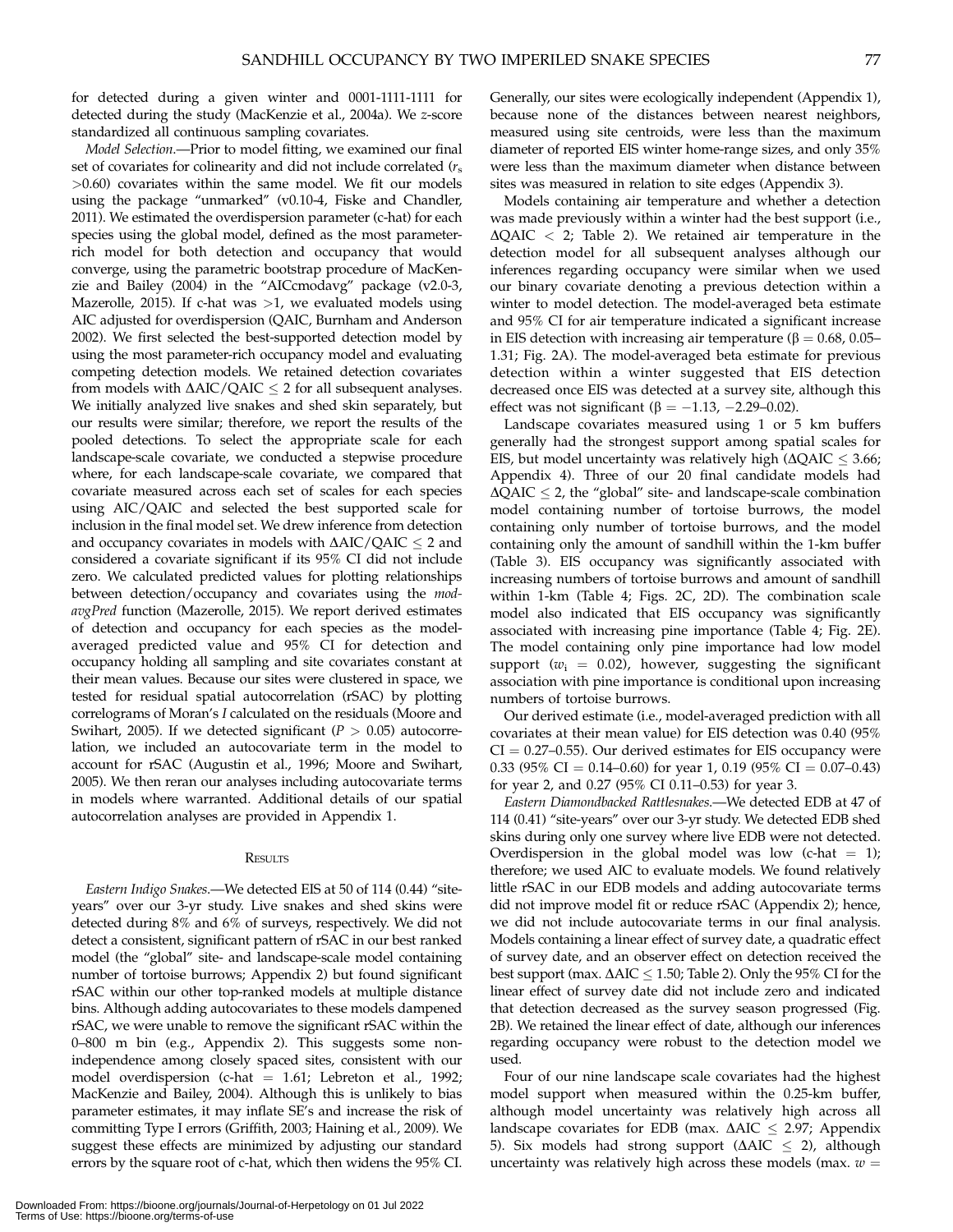### 78 J. M. BAUDER ET AL.

TABLE 2. Model selection results, parameter estimates ( $\beta$ ), and 95% CI for Eastern Indigo Snake (Drymarchon couperi, EIS) and Eastern Diamondbacked Rattlesnake (Crotalus adamanteus, EDB) detection during winter surveys of xeric sandhills supporting Gopher Tortoise (Gopherus polyphemus) burrows. Occupancy was modeled using the most parameter-rich occupancy model from our candidate set of occupancy models. Models are ranked according to Akaike's Information Criteria adjusted for overdispersion (QAIC). The overdispersion parameter (c-hat) was 1.83 for EIS and 1.00 for EDB. Deviance (Dev) is calculated as  $-2^*$ quasi-log-likelihood, K represents the number of parameters in the model, and  $w_i$  is the model weight. Multiple rows show the parameter estimates and CI for models with quadratic effects or multilevel categorical covariates.

| Eastern Indigo Snake              |        |    |                  |       |           |                |
|-----------------------------------|--------|----|------------------|-------|-----------|----------------|
| Model                             | Dev    | K  | $\triangle$ OAIC | $w_i$ | β         | 95% CI         |
| $p(Air$ temperature)              | 143.16 | 15 | 0.00             | 0.33  | 0.63      | $0.01 - 1.26$  |
| $p$ (Previous season)             | 144.62 | 15 | 1.46             | 0.16  | $-1.13$   | $-2.30 - 0.04$ |
| p(.)                              | 147.34 | 14 | 2.18             | 0.11  | <b>NA</b> | <b>NA</b>      |
| $p(A$ mount of potential habitat) | 145.58 | 15 | 2.43             | 0.10  | 0.33      | $-0.07 - 0.73$ |
| $p$ (Previous study)              | 146.08 | 15 | 2.92             | 0.08  | $-0.84$   | $-2.19 - 0.50$ |
| p(Date)                           | 146.14 | 15 | 2.98             | 0.07  | $-0.26$   | $-0.72 - 0.21$ |
| $p$ (Cloud cover)                 | 146.62 | 15 | 3.45             | 0.06  | 0.14      | $-0.18 - 0.46$ |
| $p(Date^2)$                       | 145.10 | 16 | 3.94             | 0.05  | $-0.26$   | $-3.14 - 0.71$ |
|                                   |        |    |                  |       | $-1.22$   | $-0.94 - 2.95$ |
| $p$ (Observer)                    | 146.26 | 16 | 5.10             | 0.03  | $-0.75$   | $-2.92 - 1.42$ |
|                                   |        |    |                  |       | $-1.06$   | $-3.17 - 1.05$ |
| p(Year)                           | 146.64 | 16 | 5.48             | 0.02  | $-0.51$   | $-1.90 - 0.88$ |
|                                   |        |    |                  |       | $-0.50$   | $-1.84 - 0.83$ |
| Eastern Diamondbacked Rattlesnake |        |    |                  |       |           |                |
| Model                             | Dev    | K  | <b>AQAIC</b>     | $w_i$ | β         | 95% CI         |
| p(Date)                           | 272.34 | 13 | 0.00             | 0.35  | $-0.41$   | $-0.75 - 0.06$ |
| $p(Date^2)$                       | 271.62 | 14 | 1.27             | 0.19  | $-0.95$   | $-2.24 - 0.34$ |
|                                   |        |    |                  |       | 0.58      | $-0.74 - 1.90$ |
| $p$ (Observer)                    | 271.84 | 14 | 1.50             | 0.17  | 0.53      | $-1.22 - 2.27$ |
|                                   |        |    |                  |       | 1.41      | $-0.18 - 3.00$ |
| $p$ (Previous season)             | 275.04 | 13 | 2.71             | 0.09  | $-0.82$   | $-1.80 - 0.16$ |
| p(.)                              | 278.00 | 12 | 3.65             | 0.06  | <b>NA</b> | <b>NA</b>      |
| $p(A$ mount of potential habitat) | 276.06 | 13 | 3.71             | 0.05  | 0.22      | $-0.09 - 0.53$ |
| $p(Air$ temperature)              | 276.72 | 13 | 4.37             | 0.04  | $-0.21$   | $-0.58 - 0.16$ |
| $p$ (Previous study)              | 277.78 | 13 | 5.45             | 0.02  | $-0.18$   | $-0.97 - 0.61$ |
| $p$ (Cloud cover)                 | 277.94 | 13 | 5.60             | 0.02  | $-0.03$   | $-0.25 - 0.20$ |
| p(Year)                           | 277.38 | 14 | 7.05             | 0.01  | $-0.35$   | $-1.75 - 1.05$ |
|                                   |        |    |                  |       | 0.10      | $-1.20 - 1.39$ |
|                                   |        |    |                  |       |           |                |

0.17, Table 3). All of the 95% CI for the beta estimates in these models included zero, however, although the CI for evergreen forest and importance value of pine had a very small amount of overlap with zero, suggesting that EDB occupancy is negatively associated with the amount of evergreen forest and pine importance (Table 4).

Our derived estimate for EDB detection was 0.22 (95%  $CI =$ 0.14–0.34). Our derived estimates for EDB occupancy were 0.39 (95% CI = 0.15–0.69) for year 1, 0.36 (95% CI = 0.17–0.61) for year 2, and 0.59 (95% CI 0.29–0.84) for year 3.

#### **DISCUSSION**

Our study indicates that both site- and landscape-scale covariates influenced EIS winter occupancy of xeric sandhills supporting tortoise burrows. In contrast, our covariates had little influence on EDB winter occupancy of these sandhills. We suspect this difference reflects the broader use of winter retreat sites and/or habitats by EDB compared to EIS. Although EIS appear to show near-exclusive use of Gopher Tortoise burrows on xeric sandhills for winter retreat sites (Stevenson et al., 2003, 2009; Hyslop et al., 2009, 2014), EDB will also use root holes, stump channels, and mammal burrows (Martin and Means, 2000; Timmerman and Martin, 2003). Furthermore, EDB are found northward beyond the range of the Gopher Tortoise within the southeastern Coastal Plain (Martin and Means, 2000). Our study was conceived and designed with an emphasis on monitoring winter EIS occupancy on protected lands and,

Downloaded From: https://bioone.org/journals/Journal-of-Herpetology on 01 Jul 2022 Terms of Use: https://bioone.org/terms-of-use

therefore, our site selection and covariates focused on potential EIS overwintering habitat. As a result, our study sites may have captured some unknown, but potentially misrepresentative, proportion of potential EDB overwintering habitat that may have contributed to our inability to detect significant associations with EDB occupancy. This illustrates the shortcomings of using a monitoring study designed for a single species as a multispecies monitoring study and suggests that monitoring studies should be tailored toward individual species or those with similar ecologies and life histories or designed from the outset with multispecies inference in mind.

Eastern Indigo Snakes were more likely to occupy sandhills that had higher numbers of Gopher Tortoise burrows. This supports our initial hypothesis and corroborates the results of other studies noting the importance of Gopher Tortoise burrows for EIS winter retreat sites in the northern portion of their range (Stevenson et al., 2003, 2009; Hyslop et al., 2009). Additionally, our failure to detect EIS during our 3-yr study at 23 of our 40 sites, despite the presence of multiple tortoise burrows, strongly suggests that tortoise burrow presence alone is an insufficient predictor of suitable overwintering habitat. Our focus on only sandhills with tortoise burrows does not, however, directly assess the influence of tortoise burrow presence on EIS winter occupancy. Although this limits the inferential scope of our study, we have no reason to suspect that the sandhills we surveyed on protected lands do not comprise a representative sample of xeric sandhills supporting tortoise burrows throughout the Lower Altamaha River Watershed.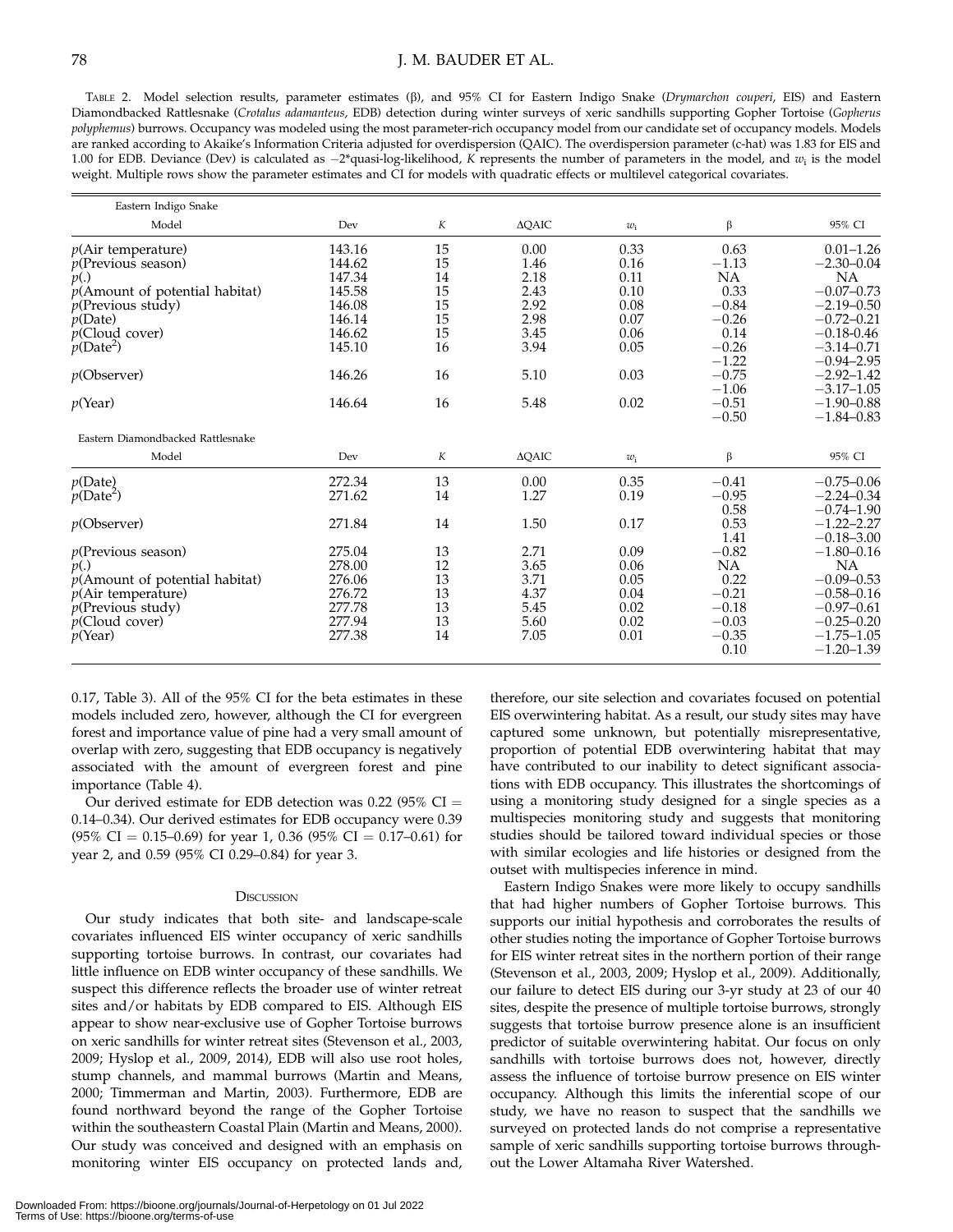

FIG. 2. Relationships between Eastern Indigo Snake (Drymarchon couperi, EIS) and Eastern Diamondbacked Rattlesnake (Crotalus adamanteus, EDB) probabilities of detection (p) and occupancy (psi) and covariates from the best supported ( $\Delta QAIC \leq 2$ ) models with 95% CI that did not include zero: (A) air temperature ( $\degree$ C); (B) survey date (1 = 1 November); (C) number of Gopher Tortoise (Gopherus polyphemus) burrows; (D) amount of sandhill within the 1-km buffer; and (E) importance value of pine (Pinus spp.). Solid lines represent the model-averaged predicted values and the gray shaded band represents the 95% confidence interval.

Eastern Indigo Snake occupancy also was significantly associated with the importance value of pine and amount of sandhill within 1 km. Pine importance had a strong negative correlation with oak importance  $(r<sub>s</sub> = -0.98)$ , and sandhills with high oak importance often were fire-suppressed. Fire suppression may increase tree density/basal area and reduce ground cover abundance and diversity (Engstrom et al., 1984; Gilliam and Platt, 1999), thereby decreasing habitat quality for Gopher Tortoises. The low model support for the pine importance model, however, suggests the positive association between pine importance and EIS occupancy is conditional upon moderate– high numbers of tortoise burrows. Larger concentrations of sandhill habitat may correspond to greater amounts of potential overwintering habitat across the landscape that may support larger populations of EIS and increase connectivity among sandhills. The amount of sandhill was moderately correlated with number of tortoise burrows ( $r_s = 0.54$ ), however, and a post-hoc model with both of these covariates had equal ranking as either two single-variable models (max.  $\Delta QAIC \leq 0.39$ ). Therefore, we were unable to fully assess the relative importance of these two covariates. Given the strong dependence of EIS on tortoise burrows (Stevenson et al., 2003, 2009; Hyslop et al., 2009), we suspect that tortoise burrow abundance has a more direct influence on EIS occupancy.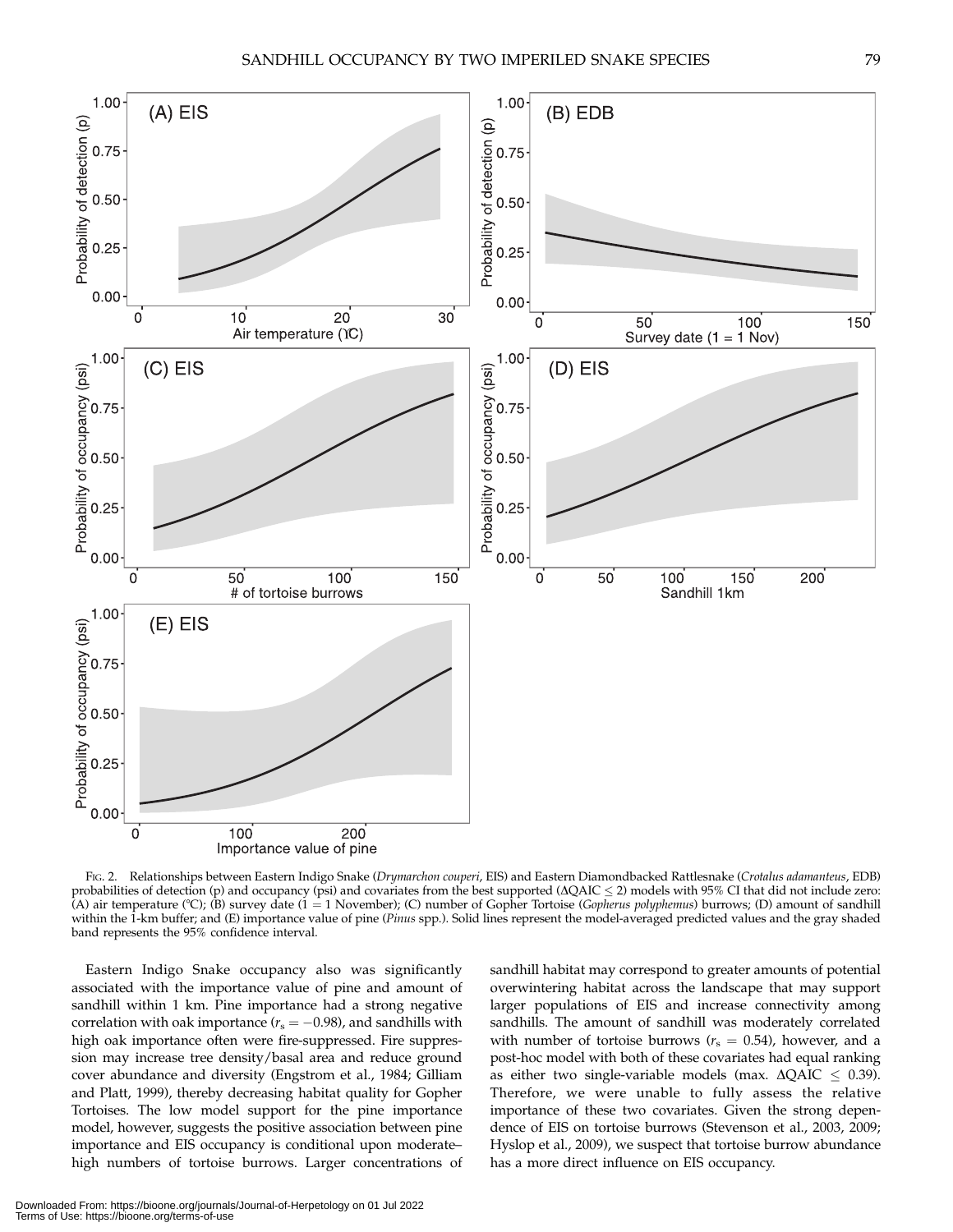### 80 J. M. BAUDER ET AL.

TABLE 3. Model selection results, parameter estimates ( $\beta$ ), and 95% CI for Eastern Indigo Snake (Drymarchon couperi, EIS) and Eastern Diamondbacked Rattlesnake (Crotalus adamanteus, EDB) occupancy during winter surveys of xeric sandhills supporting Gopher Tortoise (Gopherus polyphemus) burrows. Additive effects of year and, for EIS, a spatial autocovariate term were included in all models. Detection was modeled using the QAIC-best (AIC adjusted for overdispersion) covariate for detection. The overdispersion parameter (c-hat) was 1.61 for EIS and 1.00 for EDB. Deviance (Dev) is calculated as  $-2^*$ quasi-log-likelihood, K is the number of parameters in the model,  $\Delta$  is the  $\Delta QAIC$ , and  $w_i$  is model weight. See Table 1 for descriptions of model covariates.

| Eastern Indigo Snakes                                |        |    |      |       | Eastern Diamondbacked Rattlesnakes                          |        |    |      |       |
|------------------------------------------------------|--------|----|------|-------|-------------------------------------------------------------|--------|----|------|-------|
| Model                                                | Dev    | K  | Δ    | $w_i$ | Model                                                       | Dev    | K  | Δ    | $w_i$ |
| "Global" site $+$ landscape (TB)                     | 143.04 | 15 | 0.00 | 0.25  | Evergreen 0.25 km                                           | 280.28 | 6  | 0.00 | 0.17  |
| No. of tortoise burrows (TB)                         | 158.50 | 8  | 1.45 | 0.12  | IV Pine                                                     | 280.28 | 6  | 0.00 | 0.17  |
| Sandhill 1 km                                        | 158.88 | 8  | 1.84 | 0.10  | No. of tortoise burrows (TB)                                | 281.02 | 6  | 0.75 | 0.12  |
| "Global" site                                        | 153.30 | 11 | 2.25 | 0.08  | No of habitat patches 1 km                                  | 281.42 | 6  | 1.15 | 0.10  |
| Wetlands 1 km                                        | 159.32 | 8  | 2.27 | 0.08  | Clearcut 1 km + Mixed 0.25 km                               | 280.12 | 7  | 1.85 | 0.07  |
| Area                                                 | 160.04 | 8  | 2.99 | 0.06  | Area                                                        | 282.22 | 6  | 1.95 | 0.06  |
| Clearcut $2 \text{ km} + \text{Mixed } 1 \text{ km}$ | 158.06 | 9  | 3.01 | 0.06  | Edge density                                                | 282.38 | 6  | 2.11 | 0.06  |
| Wetlands 1 km + Clearcut 2 km +                      | 154.44 | 11 | 3.39 | 0.05  | Null                                                        | 285.06 | 5. | 2.79 | 0.04  |
| Mixed $1 \text{ km} + \text{Evergence}$ 5 km         |        |    |      |       |                                                             |        |    |      |       |
| Agriculture 5 km                                     | 160.80 | 8  | 3.76 | 0.04  | EIS present                                                 | 283.64 | 6  | 3.38 | 0.03  |
| Null                                                 | 163.26 | 7  | 4.22 | 0.03  | Impervious surface 0.50 km                                  | 284.38 | 6  | 4.10 | 0.02  |
| Impervious surface 5 km                              | 161.36 | 8  | 4.32 | 0.03  | Wetlands $0.25 \text{ km} + \text{Clearcut} 1 \text{ km} +$ | 278.42 | 9  | 4.15 | 0.02  |
|                                                      |        |    |      |       | Mixed $0.25 \text{ km} + \text{Evergence}$ 0.25 km          |        |    |      |       |
| Evergreen 5 km                                       | 162.04 | 8  | 5.00 | 0.02  | Wetlands 0.25 km                                            | 284.58 | 6  | 4.30 | 0.02  |
| IV Pine                                              | 162.20 | 8  | 5.15 | 0.02  | Sandhill 1 km                                               | 284.64 | 6  | 4.37 | 0.02  |
| "Global" site $+$ landscape                          | 148.20 | 15 | 5.16 | 0.02  | Agriculture 0.25 km                                         | 284.76 | 6  | 4.49 | 0.02  |
| (TB density)                                         |        |    |      |       |                                                             |        |    |      |       |
| # habitat patches 1 km                               | 162.84 | 8  | 5.80 | 0.01  | TB density                                                  | 284.78 | 6  | 4.52 | 0.02  |
| TB density                                           | 162.94 | 8  | 5.90 | 0.01  | Mean $CC + Mean$ shrub                                      | 283.70 | 7  | 5.44 | 0.01  |
| Edge density 1 km                                    | 163.02 | 8  | 5.97 | 0.01  | "Global" site                                               | 275.74 | 11 | 5.47 | 0.01  |
| Mean $CC + Mean$ shrub                               | 162.08 | 9  | 7.03 | 0.01  | $SD CC + SD$ shrub                                          | 284.42 | 7  | 6.16 | 0.01  |
| Condition                                            | 162.98 | 9  | 7.93 | 0.00  | Condition                                                   | 284.48 | 7  | 6.12 | 0.01  |
| Mean $CC + Mean$ shrub                               | 163.10 | 9  | 8.05 | 0.00  | "Global" site $+$ landscape (TB)                            | 278.20 | 11 | 7.92 | 0.01  |
|                                                      |        |    |      |       | "Global" site (TB density)                                  | 275.40 | 13 | 9.13 | 0.01  |
|                                                      |        |    |      |       | "Global" site $+$ landscape (TB density)                    | 275.90 | 13 | 9.63 | 0.00  |
|                                                      |        |    |      |       |                                                             |        |    |      |       |

The strong model support of our site- and landscape-scale combination model suggests that factors operating at both scales influence winter EIS occupancy. Although receiving strong support and outperforming the null model, however, none of the landscape-scale covariates within this model were significant. The 95% CI for the amount of wetland and mixed forest within 1-km buffers had the least amount of overlap with zero, and their respective models were the highest ranked land-cover models, suggesting these two covariates were the most influential landscape-scale covariates within this model. The beta estimates for these two parameters suggests a negative association with wetlands and a positive association with mixed forest. The lack of association with land covers, however, particularly a negative association with wetlands, is not consistent with a previous study of EIS year-round habitat selection in southern Georgia. Hyslop et al. (2014) found that EIS used wetland, evergreen, mixed, and sparse (i.e., clearcut) land covers at both the study area- and home-range-scale more than deciduous and road/urban land covers. Wetland use was associated with foraging as 65% of observed foraging events were in wetlands; however, their study examined individuallevel, year-round habitat selection, whereas our study examined population-level habitat associations during the winter when EIS foraging is likely reduced. Mismatches between individual- and population-level habitat selection studies may reflect scale-dependent (Bowyer and Kie, 2006; Mayor et al., 2009) or seasonally variable (Boyce et al., 2003) patterns of selection. Some researchers have reported different patterns of habitat selection across scales in individual-based studies of snake habitat selection (Harvey and Weatherhead, 2006; Lagory et al., 2009). Therefore, we suggest that differences in

greater need for understanding population-level EIS habitat associations. There are multiple explanations for why we did not observe stronger relationships between EIS or EDB occupancy and our

land cover associations between our study and Hyslop et al. (2014) are not contradictory per se but reflect habitat associations at different spatiotemporal scales, highlighting a

covariates. Our covariates may have had insufficient variability to allow us to detect an effect (Hartel et al., 2010; Fortin et al., 2012). All of our sites were located on protected lands which, although not necessarily providing suitable habitat, likely resulted in a greater degree of habitat quality both on and around our sites than might have been expected by randomly sampling sandhills from our study area. We do not consider this sufficient to completely explain our results, however, particularly for EIS. Habitat quality within our sites was highly variable, particularly with regard to tortoise burrow abundance and vegetation structure (Appendix 6). Additionally, occupancy is a relatively coarse-scale measurement of habitat suitability that does not incorporate variation in population size or probability of persistence. Habitat associations may appear stronger when compared to other population metrics such as abundance or fecundity. Finally, current patterns of EIS and EDB occurrence may reflect historical, rather than current, site and landscape conditions (Lindborg and Eriksson, 2004; Piha et al., 2007; Waldron et al., 2008; Halstead et al., 2014). Some species may show a lag in their response to anthropogenic habitat or landscape changes (Tilman et al., 1994; Metzger et al., 2009), particularly long-lived species that may persist for multiple generations following alterations to their habitat or the surrounding landscape (Kuussaari et al., 2009). Although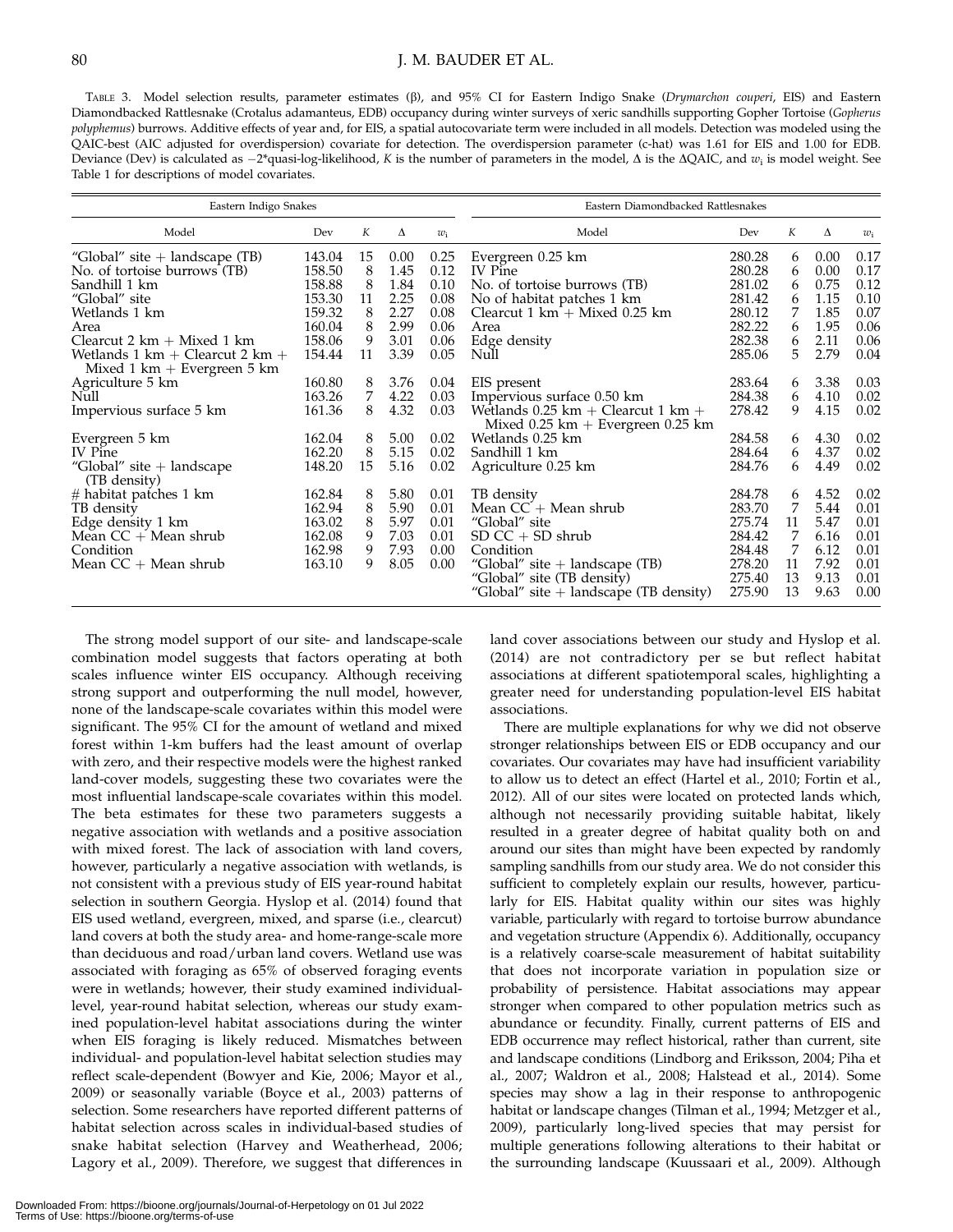TABLE 4. Parameter estimates  $(\beta)$  and 95% CI for occupancy covariates for Eastern Indigo Snake (Drymarchon couperi, EIS) and Eastern Diamondbacked Rattlesnake (Crotalus adamanteus, EDB) occupancy during winter surveys of xeric sandhills supporting Gopher Tortoise (Gopherus polyphemus) burrows. Only results from models with  $\Delta$ AIC/QAIC  $\leq$  2 are presented. Standard errors were adjusted by the square-root of the overdispersion parameter (c-hat  $=$ 1.61 and 1.00, for EIS and EDB, respectively). See Table 1 for a description of the covariates. AC is the autocovariate term used to model residual spatial autocorrelation and the distance refers to the neighborhood size. Inverse Euclidean distance was used to calculate AC.

| Eastern Indigo Snakes                 |                                    |                        |                    |              |
|---------------------------------------|------------------------------------|------------------------|--------------------|--------------|
|                                       |                                    |                        | Lower              | Upper        |
| Model                                 | Covariate                          | β                      | <b>CI</b>          | CI           |
| "Global" site +<br>landscape (TB)     | TB                                 | 1.01                   | 0.08               | 1.94         |
|                                       | IV Pine                            | 1.53                   | 0.22               | 2.85         |
|                                       | Mean CC                            | 0.07                   | $-0.95$            | 1.08         |
|                                       | Mean shrub                         | 0.12                   | $-0.95$            | 1.20         |
|                                       | Wetlands 1 km                      | 0.55                   | $-0.41$            | 1.51         |
|                                       | Clearcut 1 km                      | $-0.49$                | $-1.47$            | 0.49         |
|                                       | Mixed 1 km                         | 1.05                   | $-0.53$            | 2.62         |
|                                       | Evergreen 5 km                     | $-0.32$                | $-1.18$            | 0.54         |
|                                       | Year <sup>7</sup>                  | $-0.96$                | $-2.74$            | 0.82         |
|                                       | Year 3                             | $^{\rm -0.45}$<br>0.39 | $-2.16$<br>$-0.48$ | 1.26<br>1.26 |
| No. of tortoise<br>burrows (TB)       | AC (800 m)<br>TВ                   | 0.63                   | 0.04               | 0.04         |
|                                       | Year 2                             | $-0.64$                | $-2.15$            | 0.87         |
|                                       | Year 3                             | $-0.22$                | $-1.69$            | 1.26         |
|                                       | AC (2000 m)                        | 0.48                   | $-0.14$            | 1.11         |
| Sandhill 1 km                         | Sandhill                           | 0.64                   | 0.01               | 0.01         |
|                                       | Year 2                             | $-0.76$                | $-2.28$            | 0.77         |
|                                       | Year 3                             | $-0.28$                | $-1.76$            | 1.21         |
|                                       | AC(2,000 m)                        | 0.50                   | $-0.19$            | 1.19         |
| Eastern Diamondbacked<br>Rattlesnakes |                                    |                        |                    |              |
| Model                                 | Covariate                          | β                      | Lower              | Upper        |
| Evergreen 0.25 km                     | Evergreen<br>$0.25 \; \mathrm{km}$ | $-0.69$                | $-1.45$            | 0.06         |
|                                       | Year 2                             | $-0.21$                | $-1.66$            | 1.24         |
|                                       | Year 3                             | 0.99                   | $-0.64$            | 2.62         |
| <b>IV</b> Pine                        | IV Pine                            | $-0.62$                | $-1.23$            | 0.00         |
|                                       | Year 2                             | $-0.10$                | $-1.50$            | 1.30         |
|                                       | Year 3                             | 0.76                   | $-0.66$            | 2.18         |
| No. of tortoise<br>burrows (TB)       | TВ                                 | 0.62                   | $-0.16$            | 1.39         |
|                                       | Year 2                             | $-0.17$                | $^{-1.60}$         | 1.27         |
|                                       | Year 3                             | 0.66                   | $-0.77$            | 2.09         |
| No. of habitat<br>patches 1 km        | Patches                            | 0.54                   | $-0.07$            | 1.15         |
|                                       | Year 2                             | $-0.12$                | $-1.52$            | 1.27         |
|                                       | Year 3                             | 0.71                   | $-0.70$            | 2.12         |
| Clearcut 1 km $+$<br>Mixed 0.5 km     | Clearcut 1 km                      | 0.42                   | $-0.42$            | 1.26         |
|                                       | Mixed 0.5 km                       | 0.83                   | $-0.83$            | 2.48         |
|                                       | Year 2                             | $-0.21$                | $-1.73$            | 1.30         |
|                                       | Year 3                             | 1.05                   | $-0.60$            | 2.71         |
| Area                                  | Area<br>Year 2                     | 0.43<br>0.00           | $-0.12$<br>–1.32   | 0.99<br>1.32 |
|                                       | Year 3                             | 0.83                   | $-0.54$            | 2.19         |
|                                       |                                    |                        |                    |              |

our study was not designed to test this hypothesis, EIS and EDB may continue to use particular sandhills for overwintering, despite alterations to the sandhill or surrounding landscape. Alternatively, past land uses may have resulted in local extirpation but were followed by a degree of habitat recovery such that the current conditions appear suitable, but recolonization has not yet occurred.

Downloaded From: https://bioone.org/journals/Journal-of-Herpetology on 01 Jul 2022 Terms of Use: https://bioone.org/terms-of-use

Our study is the first to report estimates of EIS detection rates. Previous snake studies using visual encounter surveys have reported a wide range of detection rates  $(<0.10$  to 0.70; Kery, 2002; Harvey, 2005; Christy et al., 2010; Sewell et al., 2012). Waldron et al. (2013b) used a winter survey methodology for EDB in coastal South Carolina similar to ours and reported a detection rate of  $0.19 \pm 0.11$ . In contrast, Steen et al. (2012b) reported lower monthly detection rates  $(\leq 0.17)$  for upland snakes in the southeastern Coastal Plain using box trapping from spring-fall, and their detection rates were  $\leq 0.07$  for EDB. We suspect that our EDB detection rates (0.22) were higher than those of Steen et al. (2012b), because we conducted our surveys when our study species were closely associated with visible habitat features (i.e., Gopher Tortoise burrows). Detection rates for EIS were higher than those for EDB, and we suggest potential explanations for this pattern. First, our survey seasons broadly overlapped the EIS breeding season that includes frequent interburrow mate-searching movements by adult males, male–male combat, and courtship (Speake et al., 1978; Stevenson et al., 2009; Hyslop et al., 2014). Gravid females also may increase their time spent basking in the late winter and early spring to raise their body temperature and facilitate vitellogenesis and/or egg development prior to oviposition (Blouin-Demers and Weatherhead, 2001; Shine, 2006; Lourdais et al., 2008). In contrast, EDB breeding activity in our study area is likely concluded by December (Timmerman and Martin, 2003; Hoss et al., 2011; Waldron et al., 2013a). Second, 35% of EDB detections were of snakes on the surface, whereas 85% of detections of EIS (snakes only) were on the surface. Third, EDB were rarely detected by shed skins, in contrast to EIS whose shed skins are regularly found near tortoise burrows (Diemer and Speake, 1983; Stevenson et al., 2003; Hyslop et al., 2009). Fourth, EDB are sit-and-wait ambush predators relying on cryptic coloration to avoid human interactions (Timmerman and Martin, 2003; Waldron et al., 2013b), whereas EIS are an actively foraging species and their semireflective black coloration increases their visibility. Finally, differences in detection may reflect differences in abundances between our study species, although we were unable to evaluate this hypothesis.

Our study species also differed in the factors affecting their detection. Air temperature had the strongest influence on EIS detection, consistent with their tendency for winter surface activity. Winter surface activity by EIS can occur under a wide range of weather conditions, including both clear and overcast skies with air temperatures ranging from  $10^{\circ}C$  to  $>25^{\circ}C$  (Speake et al., 1978; Stevenson et al., 2003); yet our results indicate that detection is highest at warmer temperatures. Air temperature had comparatively little influence on EDB detection, perhaps because the majority of our detections were within tortoise burrows. Waldron et al. (2013b) also failed to detect an association between winter EDB detection rates and air temperature, although simulated data from radiotelemetered EDB showed a strong positive effect of air temperature on detection rate. In our study, survey date had the strongest influence on EDB detection rate, consistent with its late summer–fall breeding season and generally lower tendency for winter surface activity (Timmerman and Martin, 2003; Hoss et al., 2011; Waldron et al., 2013a). Both species showed evidence that our survey methodology influenced detection. Detecting an EIS at a site decreased the probability of detecting an EIS during a subsequent survey within a winter from 0.60 (95%  $CI = 0.36-$ 0.80) to 0.33 (95% CI = 0.21–0.48). Detection rate for EDB varied from 0.10–0.28 across our three field observers. Although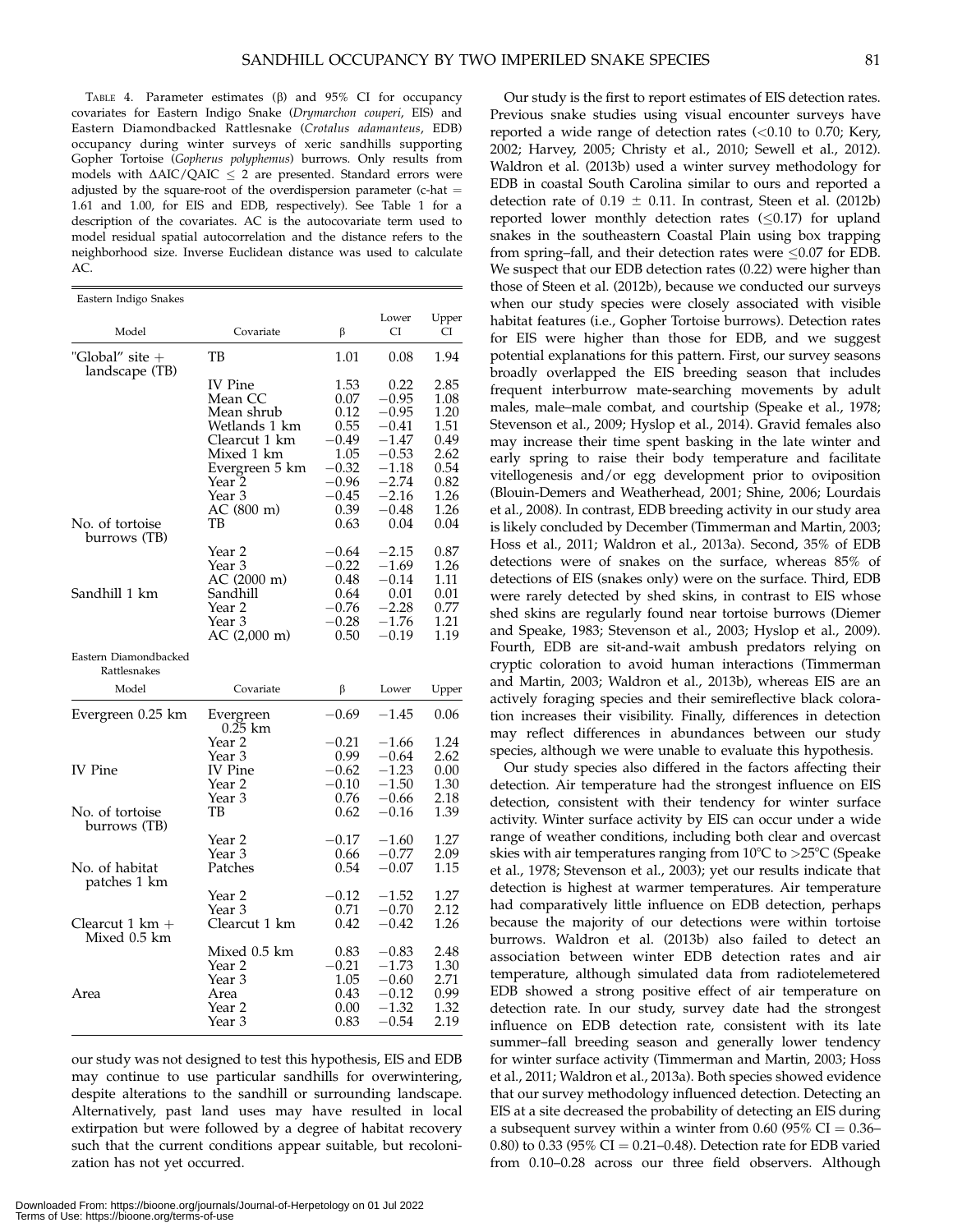neither of these effects were significant, they highlight the importance of carefully designing survey methodologies to minimize heterogeneity in detection rates. Our results suggest that our survey methodology is better suited for detecting EIS and that additional survey effort or different survey dates may be required to substantially increase one's ability to detect EDB.

As anthropogenic demands on southeastern Coastal Plain landscapes continue, protected lands are likely to play an increasingly important role in species conservation. Care must be taken to ensure that protected lands provide the necessary ecological requirements to maintain species of conservation concern. Our results corroborate the previously noted importance of Gopher Tortoise burrows in xeric sandhills for EIS overwintering habitat, and highlight the importance of maintaining and restoring Gopher Tortoise populations. Management actions designed to benefit tortoise populations (e.g., prescribed burning) likely will benefit other longleaf pine ecosystem species as well (Means, 2006; Steen et al., 2013). Although our study was less well suited for examining the importance of these habitats for EDB overwintering habitat, our results do show that EDB will use xeric sandhills as overwintering habitat. Our study also illustrates that our winter survey methodology is effective in detecting EIS, and to a lesser extent EDB, and could be used to design future winter surveys for either species.

Acknowledgments.—We thank the Georgia Department of Natural Resources for providing funding for this project and their personnel who helped make this study possible, particularly M. Harris, M. Elliott, J. Jensen, D. Mixon, and K. Morris. Riverbanks Zoo and E. Diebold provided additional funding through a Riverbanks Conservation Support Fund Grant. Additional funding was provided by The Orianne Society. A. Day and K. Briggs assisted in the field and H. Hall, M. Hodges, C. Martin, A. McGee, F. Snow, and W. Taylor assisted with various aspects of this study. L. Bailey provided advice on study design. Forest Investment Associates, Westervelt Company, and many private landowners provided us access to their properties. A. Allyn and K. McGarigal provided valuable suggestions for addressing spatial autocorrelation. This manuscript benefited greatly from the comments of T. Doan, P. Bartelt, and multiple anonymous reviewers. This research was conducted under United States Fish and Wildlife Service permit TE28025A-1 and Georgia Department of Natural Resources Scientific Collecting permit 29-WJH-13-143.

#### **LITERATURE CITED**

- ALLDREDGE, M. W., K. H. POLLOCK, T. R. SIMONS, J. A. COLLAZO, AND S. A. SHRINTER. 2007. Time-of-detection method for estimating abundance from point-count surveys. Auk 124:653–664.
- ARESCO, M. J., AND C. GUYER. 1999. Burrow abandonment by gopher tortoises in slash pine plantations of the Conecuh National Forest. Journal of Wildlife Management 63:26–35.
- AUFFENBERG, W., AND R. FRANZ. 1982. The status and distribution of the gopher tortoise (Gopherus polyphemus). Wildlife Research Report 12, U.S. Department of the Interior, Fish and Wildlife Service, Washington, DC.
- AUGUSTIN, N. H., M. A. MUGGLESTON, AND S. T. BUCKLAND. 1996. An autologistic model for the spatial distribution of wildlife. Journal of Applied Ecology 33:339–347.
- BARDOS, D. C., G. GUILLERA-ARROITA, AND B. A. WINTLE. 2015. Valid automodels for spatially autocorrelated occupancy and abundance data. Methods in Ecology and Evolution 6:1137–1149.
- BAUDER, J. M., C. CASTELLANO, J. B. JENSEN, D. J. STEVENSON, AND C. L. JENKINS. 2014. Comparison of movements, body weight, and habitat selection between translocated and resident gopher tortoises. Journal of Wildlife Management 78:1444–1455.
- BEASOM, S. L., AND H. H. HAUCKE. 1975. Comparison of 4 distance sampling techniques in south Texas live oak mottes. Journal of Range Management 28:142–144.
- BIVAND, R. 2015. spdep: spatial dependence: weighting schemes, statistics and models. R package version 0.5-88. Available from: http://CRAN.R-project.org/package=spdep.
- BJORNSTAD, O. N. 2013. ncf: spatial nonparametric covariance functions. R package version 1.1-5. Available from: http://CRAN.R-project.org/ package=ncf.
- BLOUIN-DEMERS, G., AND P. J. WEATHERHEAD. 2001. Thermal ecology of black rat snakes (Elaphe obsoleta) in a thermally challenging environment. Ecology 82:3025–3043.
- . 2002. Habitat-specific behavioural thermoregulation by black rat snakes (Elaphe obsoleta obsoleta). Oikos 97:59–68.
- BOGLOIOLI, M. D., W. K. MICHENER, AND C. GUYER. 2000. Habitat selection and modification by the gopher tortoise, Gopherus polyphemus, in Georgia longleaf pine forest. Chelonian Conservation and Biology 3: 699–705.
- BOWLER, J. K. 1977. Longevity of reptiles and amphibians in North American collections. Society for the Study of Amphibians and Reptiles Miscellaneous Publication Herpetological Circular 6:1–32.
- BOWYER, R. T., AND J. G. KIE. 2006. Effects of scale on interpreting lifehistory characteristics of ungulates and carnivores. Diversity and Distributions 12:244–257.
- BOYCE, M. S., J. S. MAO, E. H. MERRILL, D. FORTIN, M. G. TURNER, J. FRYXELL, AND P. TURCHIN. 2003. Scale and heterogeneity in habitat selection by elk in Yellowstone National Park. Ecoscience 10:421–431.
- BREININGER, D. R., M. R. BOLT, M. L., LEGARE, J. H. DRESE, AND E. D. STOLEN. 2011. Factors influencing home-range sizes of eastern indigo snakes in central Florida. Journal of Herpetology 45:484–490.
- BREININGER, D. R., M. J. MAZEROLLE, M. R. BOLT, M. L. LEGARE, J. H. DRESE, AND J. E. HINES. 2012. Habitat fragmentation effects on annual survival of the federally protected eastern indigo snake. Animal Conservation 15:361–368.
- BRUNER, A. G., R. E. GULLISON, R. E. RICE, AND G. A. B. DA FONSECA. 2001. Effectiveness of parks in protecting tropical biodiversity. Science 291: 125–128.
- BURNHAM, K. P., AND D. R. ANDERSON. 2002. Model Selection and Multimodel Inference: A Practical Information-Theoretic Approach. Rev. ed. Springer-Verlag, USA.
- CARROLL, C., R. E. NOSS, P. C. PAQUET, AND N. H. SCHUMAKER. 2004. Extinction debt of protected areas in developing landscapes. Conservation Biology 18:1110–1120.
- CHEN, G. K., M. KERY, J. L. ZHANG, AND K. P. MA. 2009. Factors affecting detection probability in plant distribution studies. Journal of Ecology 97:1383–1389.
- CHRISTY, M. T., A. A. Y. ADAMS, G. H. RODDA, J. A. SAVIDGE, AND C. L. TYRRELL. 2010. Modelling detection probabilities to evaluate management and control tools for an invasive species. Journal of Applied Ecology 47:106–113.
- COTTAM, G., AND J. T. CURTIS. 1956. The use of distance measures in phytosociological sampling. Ecology 37:451–460.
- COUTURIER, T., M. CHEYLAN, A. BERTOLERO, G. ASTRUC, AND A. BESNARD. 2013. Estimating abundance and population trends when detection is low and highly variable: a comparison of three methods for the Hermann's tortoise. Journal of Wildlife Management 77:454–462.
- COUTURIER, T., A. BESNARD, A. BERTOLERO, V. BOSC, G. ASTRUC, AND M. CHEYLAN. 2014. Factors determining the abundance and occurrence of Hermann's tortoise Testudo hermanni in France and Spain: fire regime and landscape changes as the main drivers. Biological Conservation 170:177–187.
- CROTHER, B. I. 2012. Scientific and standard English names of amphibians and reptiles of North America north of Mexico, with comments regarding confidence in our understanding. Society for the Study of Amphibians and Reptiles, Herpetological Circular No. 39, USA.
- CUSHMAN, S. A., E. L. LANDGUTH, AND C. H. FLATHER. 2012. Evaluating the sufficiency of protected lands for maintaining wildlife population connectivity in the U.S. northern Rocky Mountains. Diversity and Distributions 18:873–884.
- DIEMER, J. E., AND D. W. SPEAKE. 1983. The distribution of the eastern indigo snake, Drymarchon corais couperi, in Georgia. Journal of Herpetology 17:256–264.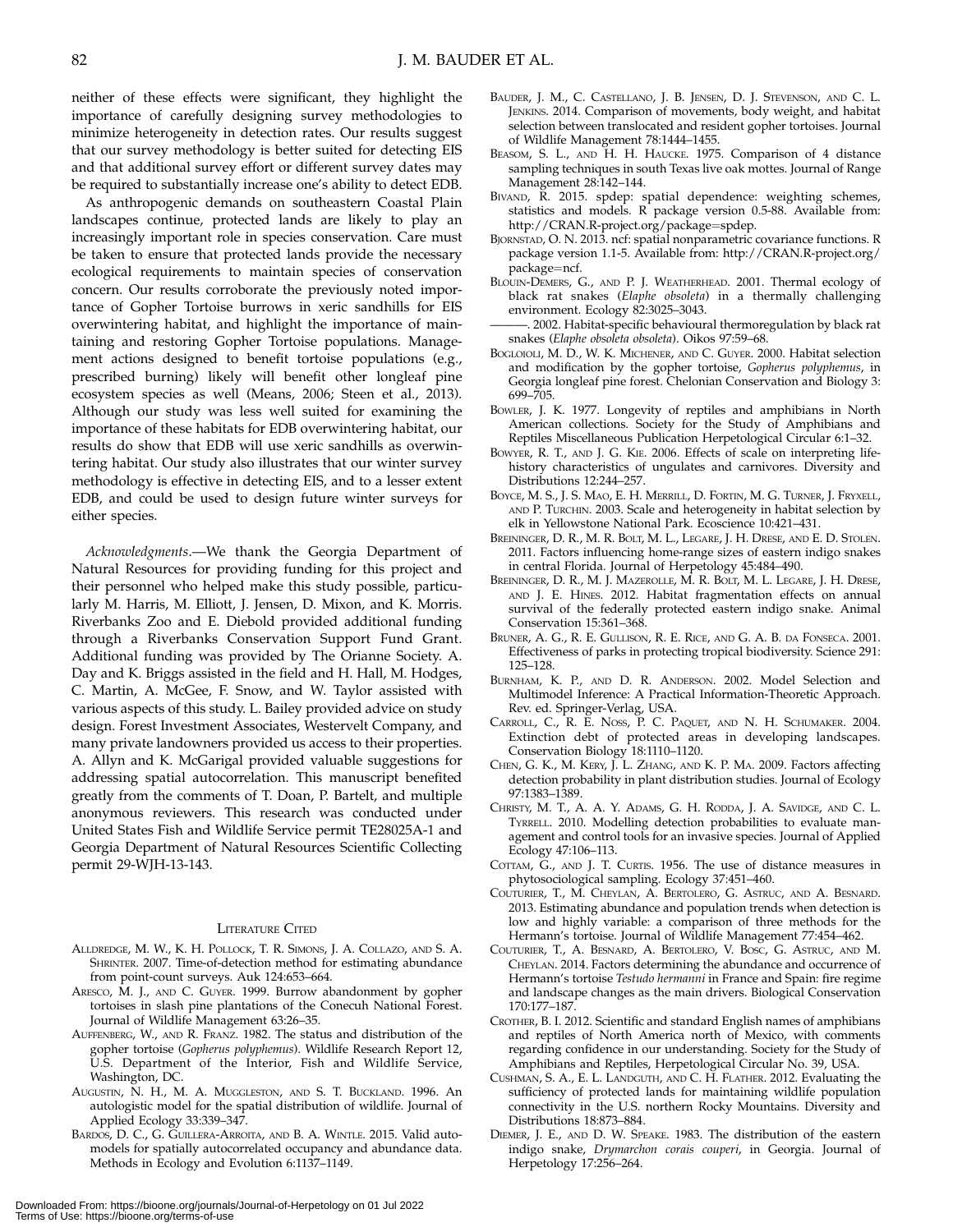- ELLIOTT, M. J. 2009. Georgia sandhills survey. Georgia Department of Natural Resources, Wildlife Resources Division, Nongame Conservation Section, Social Circle, GA.
- ENGE, K. M., D. J. STEVENSON, M. J. ELLIOTT, AND J. M. BAUDER. 2013. The historical and current distribution of the eastern indigo snake (Drymarchon couperi). Herpetological Conservation and Biology 8: 288–307.
- ENGSTROM, R. T., R. L. CRAWFORD, AND W. W. BAKER. 1984. Breeding bird populations in relation to changing forest structure following fire exclusion: a 15-year study. Wilson Bulletin 96:437–450.
- ERVIN, J. 2003. Protected area assessments in perspective. BioScience 53: 819–822.
- FISKE, I., AND R. CHANDLER. 2011. Unmarked: an R package for fitting hierarchical models of wildlife occurrence and abundance. Journal of Statistical Software 43:1–23.
- FORTIN, G., G. BLOUIN-DEMERS, AND Y. DUBOIS. 2012. Landscape composition weakly affects home range size in Blanding's turtles (Emydoidea blandingii). Ecoscience 19:191–197.
- GILLIAM, F. S., AND W. J. PLATT. 1999. Effects of long-term fire exclusion on tree species composition and stand structure in an old-growth Pinus palustris (longleaf pine) forest. Plant Ecology 140:15–26.
- GRIFFITH, D. A. 2003. Spatial Autocorrelation and Spatial Filtering: Gaining Understanding through Theory and Scientific Visualization. Springer-Verlag, Germany.
- GUYER, C., AND M. A. BAILEY. 1993. Amphibians and reptiles of longleaf pine communities. Proceedings of the Tall Timbers Fire Ecology Conference 18:139–158.
- HAINING, R., J. LAW, AND D. GRIFFITH. 2009. Modelling small area counts in the presence of overdispersion and spatial autocorrelation. Computational Statistics and Data Analysis 53:2923–2937.
- HALSTEAD, B. J., G. D. WYLIE, AND M. L. CASAZZA. 2014. Ghost of habitat past: historic habitat affects the contemporary distribution of giant garter snakes in a modified landscape. Animal Conservation 17:144– 153.
- HARTEL, T., O. SCHWEIGER, K. OLLERER, D. COGALNICEANU, AND J. W. ARNTZEN. 2010. Amphibian distribution in a traditionally managed rural landscape of eastern Europe: probing the effect of landscape composition. Biological Conservation 143:1118–1124.
- HARVEY, D. S. 2005. Detectability of a large-bodied snake (Sistrurus c. catenatus) by time-constrained searching. Herpetological Review 36: 413–415.
- HARVEY, D. S., AND P. J. WEATHERHEAD. 2006. A test of the hierarchical model of habitat selection using eastern massasauga rattlesnakes (Sistrurus c. catenatus). Biological Conservation 130:206–216.
- HOSS, S. K., C. GUYER, L. L. SMITH, AND G. W. SCHUETT. 2010. Multiscale influences of landscape composition and configuration on the spatial ecology of eastern diamond-backed rattlesnakes (Crotalus adamanteus). Journal of Herpetology 44:110–123.
- HOSS, S. K., G. W. SCHUETT, R. L. EARLEY, AND L. L. SMITH. 2011. Reproduction in male Crotalus adamanteus Beauvois (eastern diamond-backed rattlesnake): relationship of plasma testosterone to testis and kidney dimensions and the mating season. Southeastern Naturalist 10:95–108.
- HYSLOP, N. L., R. J. COOPER, AND J. M. MEYERS. 2009. Seasonal shifts in shelter and microhabitat use of Drymarchon couperi (eastern indigo snake) in Georgia. Copeia 2009:458–464.
- HYSLOP, N. L., J. M. MEYERS, R. J. COOPER, AND D. J. STEVENSON. 2014. Effects of body size and sex of Drymarchon couperi (eastern indigo snake) on habitat use, movements, and home range size in Georgia. Journal of Wildlife Management 78:101–111.
- JENSEN, J. B., C.D. CAMP, J. W. GIBBONS, AND M. J. ELLIOT. 2008. Amphibians and Reptiles of Georgia. University of Georgia Press, USA.
- JOHNSON, C. J., M. S. BOYCE, R. MULDERS, A. GUNN, R. J. GAU, H. D. CLUFF, AND R. L. CASE. 2004. Quantifying patch distribution at multiple spatial scales: applications to wildlife-habitat models. Landscape Ecology 19:869–882.
- KERY, M. 2002. Inferring the absence of a species—a case study of snakes. Journal of Wildlife Management 66:330–338.
- KIE, J. G., R. T. BOWYER, M. C. NICHOLSON, B. B. BOROSKI, AND E. R. LOFT. 2002. Landscape heterogeniety at differing scales: effects on spatial distribution of mule deer. Ecology 83:530–544.
- KOWAL, V., A. SCHMOLKE, R. KANAGARAJ, AND D. BRUGGEMAN. 2014. Resource selection probability functions for gopher tortoise: providing a management tool applicable across the species' range. Environmental Management 53:594–605.
- KUUSSAARI, M., R. BOMMARCO, R. K. HEIKKINEN, A. HELM, J. KRAUSS, R. LINDBORG, E. OCKINGER, M. PARTEL, J. PINO, F. RODA ET AL. 2009.

Extinction debt: a challenge for biodiversity conservation. Trends in Ecology and Evolution 24:564–571.

- LAGORY, K. E., L. J. WALSTON, C. GOULET, R. A. VAN LONKHUYZEN, S. NAJJAR, AND C. ANDREWS. 2009. An examination of scale-dependent resource use by eastern hognose snakes in southcentral New Hampshire. Journal of Wildlife Management 73:1387–1393.
- LANDERS, J. L., D. H. VAN LEAR, AND W. D. BOYER. 1995. The longleaf-pine forests of the southeast—requiem or renaissance. Journal of Forestry 93:39–44.
- LEBRETON, J. D., K. P. BURNHAM, J. CLOBERT, AND D. R. ANDERSON. 1992. Modeling survival and testing biological hypotheses using marked animals: a unified approach with case studies. Ecological Monographs 62:67–118.
- LINDBORG, R., AND O. ERIKSSON. 2004. Historical landscape connectivity affects present plant species diversity. Ecology 85:1840–1845.
- LIU, J. G., M. LINDERMAN, Z. Y. OUYANG, L. AN, J. YANG, AND H. M. ZHANG. 2001. Ecological degradation in protected areas: the case of Wolong Nature Reserve for giant pandas. Science 292:98–101.
- LOTZ, A., AND C. R. ALLEN. 2007. Observer bias in anuran call surveys. Journal of Wildlife Management 71:675–679.
- LOURDAIS, O., B. HEULIN, AND D. F. DENARDO. 2008. Thermoregulation during gravidity in the children's python (Antaresia childreni): a test of the preadaptation hypothesis for maternal thermophily in snakes. Biological Journal of the Linnean Society 93:499–508.
- MACKENZIE, D. I., AND L. L. BAILEY. 2004. Assessing the fit of siteoccupancy models. Journal of Agricultural Biological and Environmental Statistics 9:300–318.
- MACKENZIE, D. I., J. D. NICHOLS, G. B. LACHMAN, S. DROEGE, J. A. ROYLE, AND C. A. LANGTIMM. 2002. Estimating site occupancy rates when detection probabilities are less than one. Ecology 83:2248–2255.
- MACKENZIE, D. I., J. A. ROYLE, J. A. BROWN, AND J. D. NICHOLS. 2004a. Occupancy estimation and modeling for rare and elusive populations. Pp. 149–172 in W. L. Thompson (ed.), Sampling Rare or Elusive Species: Concepts, Designs, and Techniques for Estimating Population Parameters. Island Press, USA.
- MACKENZIE, D. I., L. L. BAILEY, AND J. D. NICHOLS. 2004b. Investigating species co-occurrence patterns when species are detected imperfectly. Journal of Animal Ecology 73:546–555.
- MACKENZIE, D. I., J. A. ROYLE, J. D. NICHOLS, K. H. POLLOCK, L. L. BAILEY, AND J. E. HINES. 2006. Occupancy Estimation and Modeling: Inferring Patterns and Dynamics of Species Occurrence. Academic Press, USA.
- MARTIN, W. H., AND D. B. MEANS. 2000. Distribution and habitat relationships of the eastern diamondback rattlesnake (Crotalus adamanteus). Herpetological Natural History 7:9–34.
- MAYOR, S. J., D. C. SCHNEIDER, J. A. SCHAEFER, AND S. P. MAHONEY. 2009. Habitat selection at multiple scales. Ecoscience 16:238–247.
- MAZEROLLE, M. 2015. AICcmodavg: model selection and multimodel inference based on (Q)AIC(c). R package version 2.0-3. Available from: http://CRAN.R-project.org/package=AICcmodavg.
- MCCOY, E. D., H. R. MUSHINSKY, AND J. LINDZEY. 2006. Declines of gopher tortoise on protected lands. Biological Conservation 128:120–127.
- MEANS, D. B. 2006. Vertebrate faunal diversity in longleaf pine savannas. Pp. 155–213 in S. Jose, E. Jokela, and D. Miller (eds.), Longleaf Pine Ecosystems: Ecology Management and Restoration. Springer, USA.
- METZGER, J. P., A. C. MARTENSEN, M. DIXO, L. C. BERNACCI, M. C. RIBEIRO, A. M. G. TEIXEIRA, AND R. PARDINI. 2009. Time-lag in biological responses to landscape changes in a highly dynamic Atlantic forest region. Biological Conservation 142:1166–1177.
- MILLER, D. A., J. D. NICHOLS, J. A. GUDE, L. N. RICH, K. M. PODRUZNY, J. E. HINES, AND M. S. MITCHELL. 2013. Determining occurrence dynamics when false positives occur: estimating the range dynamics of wolves from public survey data. PLoS One 8:e65808.
- MOLER, P. E. 1992. Eastern indigo snake. Pp. 181–186 in P. E. Moler (ed.), Rare and Endangered Biota of Florida, Vol. III, Amphibians and Reptiles. University Press of Florida, USA.
- MOORE, J. E., AND R. K. SWIHART. 2005. Modeling patch occupancy by forest rodents: incorporating detectability and spatial autocorrelation with hierarchically structured data. Journal of Wildlife Management 69:933–949.
- NOSS, R. F., B. CSUITI, AND M. J. GROOM. 2006. Habitat fragmentation. Pp. 213–252 in M. J. Groom, G. K. Meffe, and C. R. Carroll (eds.), Principles of Conservation Biology. Sinauer Associates, Inc., USA.
- PIHA, H., M. LUOTO, AND J. MERILA. 2007. Amphibian occurrence is influenced by current and historic landscape characteristics. Ecological Applications 17:2298–2309.
- PLATT, W. J. 1999. Southeastern pine savannas. Pp. 23–51 in R. C. Anderson, J. S. Fralish, and J. M. Baskin (eds.), Savannas, Barrens,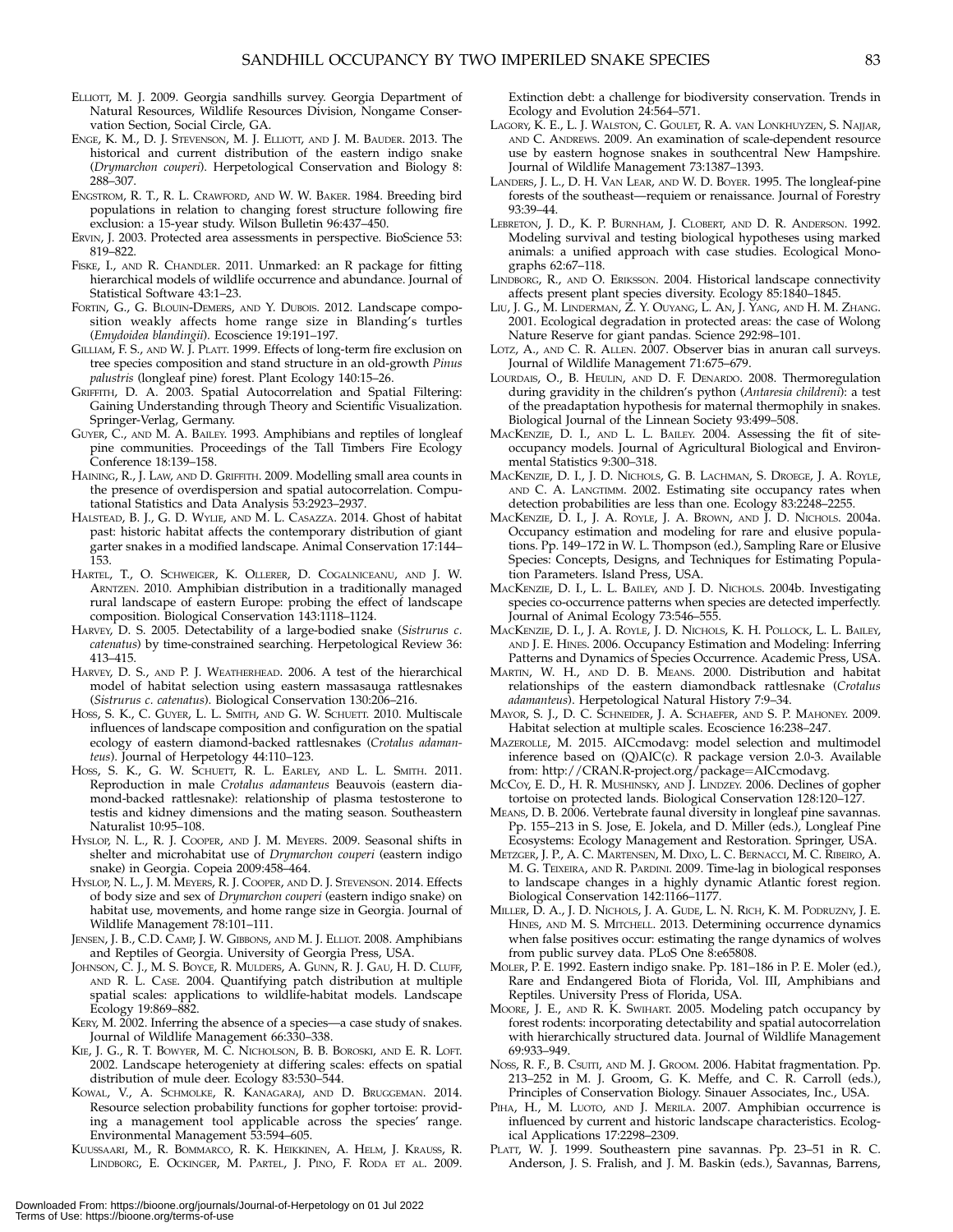and Rock Outcrop Plant Communities of North America. Cambridge University Press, USA.

- RIDDLE, J. D., R. S. MORDECAI, K. H. POLLOCK, AND T. R. SIMONS. 2010. Effects of prior detections on estimates of detection probability, abundance, and occupancy. Auk 127:94–99.
- ROBSON, L. E., AND G. BLOUIN-DEMERS. 2013. Eastern hognose snakes (Heterodon platirhinos) avoid crossing paved roads, but not unpaved roads. Copeia 2013:507–511.
- RUBIO, J. L., AND L. M. CARRASCAL. 1994. Habitat selection and conservation of an endemic spanish lizard Algyroides marchi (Reptilia, Lacertidae). Biological Conservation 70:245–250.
- SEWELL, D., G. GUILLERA-ARROITA, R. A. GRIFFITHS, AND T. J. C. BEEBEE. 2012. When is a species declining? Optimizing survey effort to detect population changes in reptiles. PLoS One 7:e43387.
- SHEPARD, D. B., A. R. KUHNS, M. J. DRESLIK, AND C. A. PHILLIPS. 2008. Roads as barriers to animal movement in fragmented landscapes. Animal Conservation 11:288–296.
- SHINE, R. 2006. Is increased maternal basking an adaptation or a preadaptation to viviparity in lizards? Journal of Experimental Zoology Part A—Comparative Experimental Biology 305A:524–535
- SPEAKE, D. W., J. A. McGLINCY, AND T. R. COLVIN. 1978. Ecology and management of the eastern indigo snake in Georgia: a progress report. Pp. 64–73 in R. Odum and L. Landers (eds.) Proceedings Rare and Endangered Wildlife Symposium. Georgia Department of Natural Resources, Game and Fish Division Technical Bulletin WL4, USA.
- SPENCE-BAILEY, L. M., D. G. NIMMO, L. T. KELLY, A. F. BENNETT, AND M. F. CLARKE. 2010. Maximizing trapping efficiency in reptile surveys: the role of seasonality, weather conditions and moon phase on capture success. Wildlife Research 37:104–115.
- STEEN, D. A., L. L. SMITH, L. M. CONNER, J. C. BROCK, AND S. K. HOSS. 2007. Habitat use of sympatric rattlesnake species within the Gulf Coastal Plain. Journal of Wildlife Management 71:759–764.
- STEEN, D. A., C. J. W. MCCLURE, J. C. BROCK, D. C. RUDOLPH, J. B. PIERCE, J. R. LEE, W. J. HUMPHRIES, B. B. GREGORY, W. B. SUTTON, L. L. SMITH ET AL. 2012a. Landscape-level influences of terrestrial snake occupancy within the southeastern United States. Ecological Applications 22: 1084–1097.
- STEEN, D. A., C. GUYER, AND L. L. SMITH. 2012b. Relative abundance in snakes: a case study. Pp. 287–294 in R. W. McDiarmid, M. S. Foster, C. Guyer, J. W. Gibbons, and N. Chernoff (eds.), Reptile Biodiversity: Standard Methods for Inventory and Monitoring. Smithsonian Institution Press, USA.
- STEEN, D. A., L. L. SMITH, L. M. CONNER, A. R. LITT, L. PROVENCHER, J. K. HIERS, S. POKSWINSKI, AND C. GUYER. 2013. Reptile assemblage response to restoration of fire-suppressed longleaf pine sandhills. Ecological Applications 23:148–158.
- STEEN, D. A., C. J. W. MCCLURE, W. B. SUTTON, D. C. RUDOLPH, J. B. PIERCE, J. R. LEE, L. L. SMITH, B. B. GREGORY, D. L. BAXLEY, D. J. STEVENSON ET AL. 2014. Copperheads are common when kingsnakes are not: relationships between the abundances of a predator and one of their prey. Herpetologica 70:69–76.
- STEVENSON, D. J., K. J. DYER, AND B. A. WILLIS-STEVENSON. 2003. Survey and monitoring of the eastern indigo snake in Georgia. Southeastern Naturalist 2:393–408.
- STEVENSON, D. J., K. M. ENGE, L. D. CARLILE, K. J. DYER, T. M. NORTON, N. L. HYSLOP, AND R. A. KILTE. 2009. An eastern indigo snake (Drymarchon couperi) mark–recapture study in southeastern Georgia. Herpetological Conservation and Biology 4:30–42.
- STEVENSON, D. J., M. R. BOLT, D. J. SMITH, K. M. ENGE, N. L. HYSLOP, T. M. NORTON, AND K. J. DYER. 2010. Prey records for the eastern indigo snake (Drymarchon couperi). Southeastern Naturalist 9:1–18.
- TILMAN, D., R. M. MAY, C. L. LEHMAN, AND M. A. NOWAK. 1994. Habitat destruction and the extinction debt. Nature 371:65–66.
- TIMMERMAN, W. W. 1995. Home range, habitat use, and behavior of the eastern diamondback rattlesnake (Crotalus adamanteus) on the Ordway Preserve. Bulletin of the Florida Museum of Natural History 38: 127–158.
- TIMMERMAN, W. W., AND W. H. MARTIN. 2003. Conservation guide to the eastern diamondback rattlesnake, Crotalus adamanteus. Herpetological Circular No. 32, Society for the Study of Amphibians and Reptiles, USA.
- TRAINOR, A. M., J. R. WALTERS, D. L. URBAN, AND A. MOODY. 2013. Evaluating the effectiveness of a Safe Harbor Program for connecting wildlife populations. Animal Conservation 16:610–620.
- TRANI-GRIEP, M. K. 2002. Maintaining species in the south. Pp. 1–45 in D. N. Wear and J. G. Greis (eds.), The Southern Forest Resource

Assessment. U.S. Forest Service General Technical Report SRS-54, Southern Research Station, Asheville, NC.

- TURNER, W. R., D. S. WILCOVE, AND H. M. SWAIN. 2006. Assessing the effectiveness of reserve acquisition programs in protecting rare and threatened species. Conservation Biology 20:1657–1669.
- UNITED STATES FISH AND WILDLIFE SERVICE. 1978. Endangered and threatened plants: listing of the eastern indigo snake as a threatened species. Federal Register 43:4026–4029.
- VANDERWAL, J., L. FALCONI, S. JANUCHOWSKI, L. SHOO, AND C. STORLIE. 2014. SDMTools: species distribution modeling tools: tools for processing data associated with species distribution modeling exerciese. R package version 1.1-221. Available from: http://CRAN.R-project. org/package=SDMTools.
- VAN LEAR, D. H., W. D. CARROLL, P. R. KAPELUCK, AND R. JOHNSON. 2005. History and restoration of the longleaf pine-grassland ecosystem: implications for species at risk. Forest Ecology and Management 211: 150–165.
- WALDRON, J. L., S. H. BENNETT, S. M. WELCH, M. E. DORCAS, J. D. LANHAM, AND W. KALINOWSKY. 2006. Habitat specificity and home-range size as attributes of species vulnerability to extinction: a case study using sympatric rattlesnakes. Animal Conservation 9:414–420.
- WALDRON, J. L., S. M. WELCH, AND S. H. BENNETT. 2008. Vegetation structure and the habitat specificity of a declining North American reptile: a remnant of former landscapes. Biological Conservation 141: 2477–2482.
- WALDRON, J. L., S. M. WELCH, S. H. BENNETT, W. G. KALINOWSKY, AND T. A. MOUSSEAU. 2013a. Life history constraints contribute to the vulnerability of a declining North American rattlesnake. Biological Conservation 159:530–538.
- WALDRON, J. L., S. M. WELCH, J. HOLLOWAY, AND T. A. MOUSSEAU. 2013b. Using occupancy models to examine human-wildlife interactions. Human Dimensions of Wildlife 18:138–151.
- WALDROP, T. A., D. L. WHITE, AND S. M. JONES. 1992. Fire regimes for pinegrassland communities in the southeastern United States. Forest Ecology and Management 47:195–210.
- WATSON, J. E. M., N. DUDLEY, D. B. SEGAN, AND M. HOCKINGS. 2014. The performance and potential of protected areas. Nature 515:67–73.
- WILLIAMS, K. E., K. E. HODGES, AND C. A. BISHOP. 2012. Small reserves around hibernation sites may not adequately protect mobile snakes: the example of Great Basin gophersnakes (Pituophis catenifer deserticola) in British Columbia. Canadian Journal of Zoology 90: 304–312.
- WILSON, E. O. 1999. The Diversity of Life. W.W. Norton and Company, USA.

Accepted: 2 August 2016.

Published online: 11 January 2017.

### APPENDIX 1

Analysis of Residual Spatial Autocorrelation.—We tested for residual spatial autocorrelation (rSAC) by plotting correlograms of Moran's I calculated on our model residuals (Moore and Swihart, 2005). We calculated residuals following Moore and Swihart (2005) and created correlograms using the function correlog from the package ''ncf'' (v1.1-5, Bjornstad, 2013). We used distance bins of 800 m, which was twice the distance between our closest sites (Moore and Swihart, 2005), up to 20,000 m, which included the maximum distance-tonearest-neighbor for all sites. We calculated autocovariate terms using the *autocov\_dist* function in the "spdep" package (v0.5-88, Bivand, 2015) using both inverse Euclidean distance and inverse Euclidean distance squared weighting and used a neighborhood scheme following Bardos et al. (2015). We varied neighborhood size from 800–7,200 m based on assessments of correlograms. We then iteratively added different autocovariate terms to our models and selected the weighting method and neighborhood size that visually produced the greatest reduction in rSAC. We then reran our analyses including autocovariate terms in models where warranted.

We also assessed the degree to which our sites were ecologically independent. We considered sites to be ecologically independent if they were separated by a distance greater than the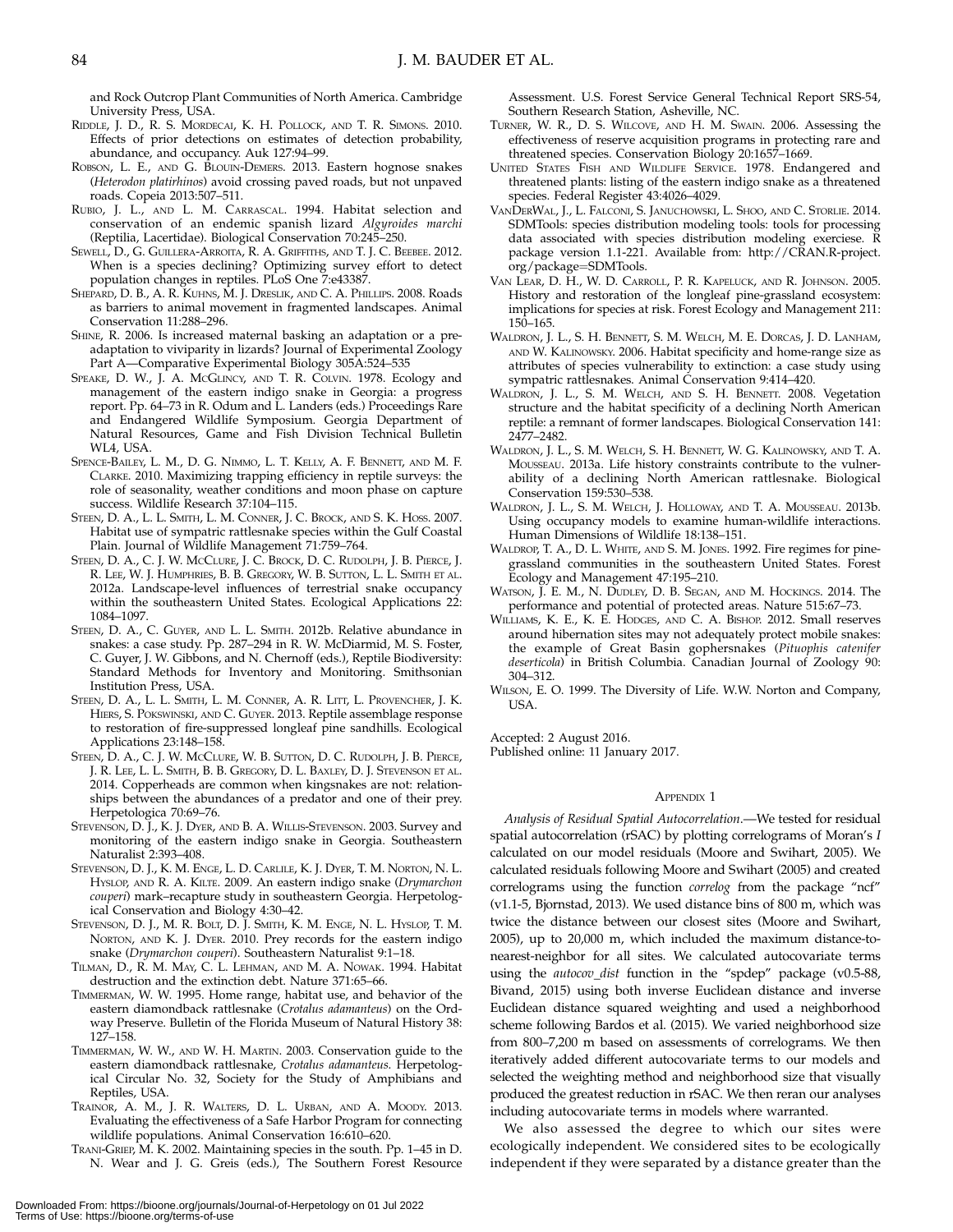surface activity (Waldron et al., 2013b), we assumed their winter home ranges would not exceed those of EIS. We plotted the frequency distribution of distances between nearest neighbors and calculated the proportion of nearest-neighbor distances less than or equal to the maximum winter home-range diameter. We calculated nearest-neighbor distance using both the distance between site centroids and the distance between site edges (i.e., sandhill polygon edges).



APPENDIX 2. Moran's I correlograms of residuals from Eastern Indigo Snake (Drymarchon couperi, EIS) and Eastern Diamondbacked Rattlesnake (Crotalus adamanteus, EDB) single-season occupancy models. Autocovariates calculated using inverse Euclidean distance weighting were included in both EIS models (800 and 2,000 m neighborhood, respectively), whereas no autocovariates were included in both EDB models. Solid points represent significant ( $P < 0.05$ ) residual spatial autocorrelation at a given 800 m distance bin. Correlograms depicted here are representative from the bestsupported ( $\Delta$ AIC/QAIC  $\leq$  2) models from each species: (A) EIS "global" site- and landscape-scale model containing number of tortoise burrows; (B) EIS model containing number of tortoise burrows; (C) EDB model containing the amount of evergreen forest in the 0.25 km buffer; and (D) EDB model containing importance value of pine.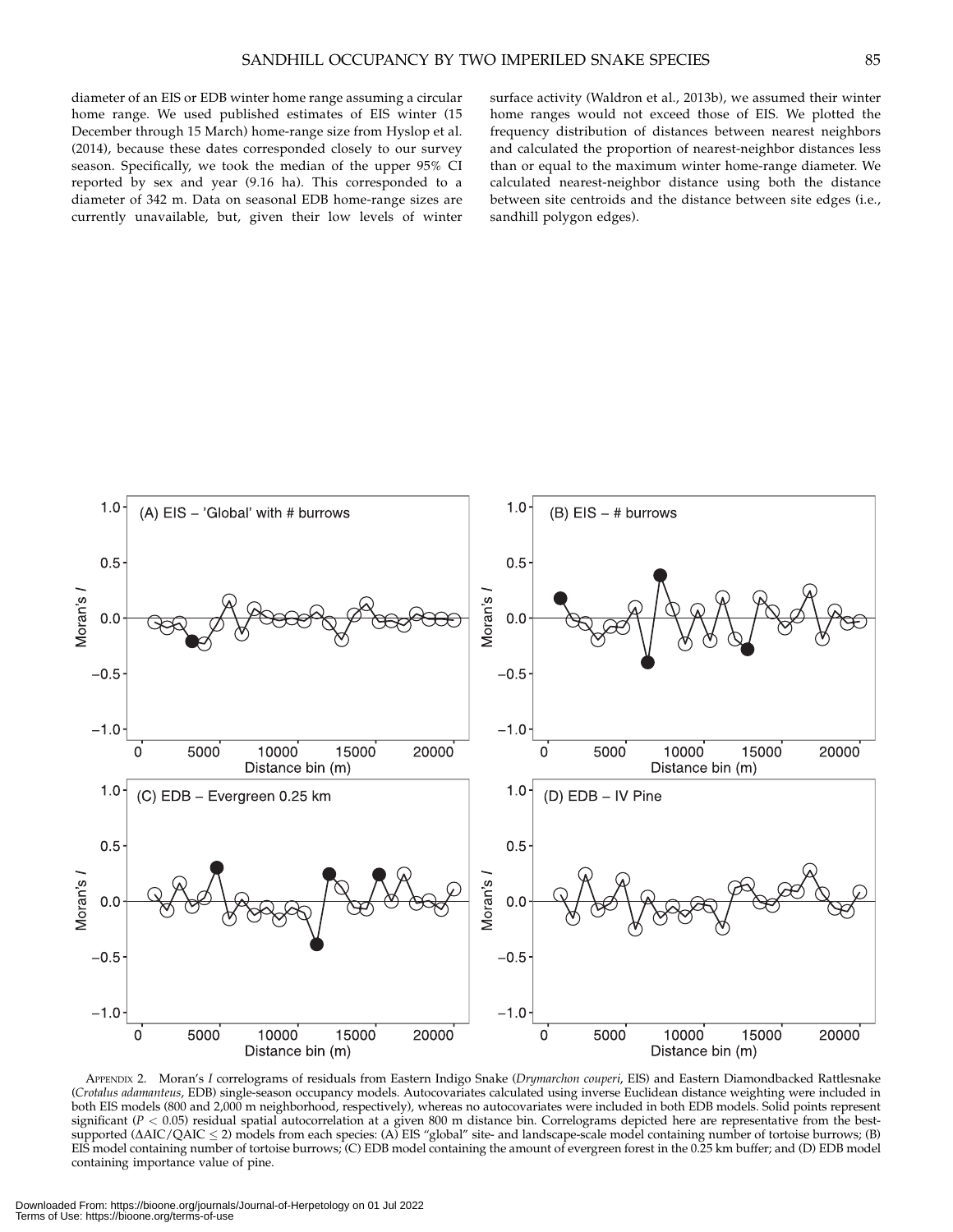

APPENDIX 3. Frequency distribution of distances-between-nearestneighbors across our 40 survey sites in relation to the diameter of winter (15 December through 15 March) Eastern Indigo Snake (Drymarchon *couperi*) home ranges (median upper  $95\%$  CI =  $342$  m) from Hyslop et al. (2014). Nearest-neighbor distance was measured using site centroids (A) and the edge of each site's sandhill GIS polygon (B). Text boxes report the proportion of nearest-neighbor distances that were  $\leq$  342 m. Sites with nearest-neighbor distances > 342 m were considered ecologically independent.

APPENDIX 4. Model selection results for the Eastern Indigo Snake (Drymarchon couperi) scale-selection analysis. Air temperature was used in the detection term for all models. An additive effect of year and a spatial autocovariate term were used in the occupancy terms for all models. Models are ranked according to their QAIC (AIC adjusted for overdispersion, c-hat = 1.61). Deviance (Dev) is calculated as  $-2^*$ quasilog-likelihood, K represents the number of parameters in the model, and  $w_i$  is model weight.

| Scale (km)                | Dev    | K             | <b>AQAIC</b> | $w_i$ |
|---------------------------|--------|---------------|--------------|-------|
| Wetlands                  |        |               |              |       |
| 1 km                      | 159.44 | 8             | 0.00         | 0.64  |
| 2 km                      | 161.28 | 8             | 1.83         | 0.26  |
| 5 km                      | 163.10 | 8             | 3.66         | 0.10  |
| Clearcut                  |        |               |              |       |
| 2 km                      | 162.38 | 8             | 0.00         | 0.43  |
| 1 km                      | 163.18 | 8             | 0.80         | 0.29  |
| 5 km                      | 163.26 | 8             | 0.88         | 0.28  |
| Mixed forest              |        |               |              |       |
| 1 km                      | 158.34 | 8             | 0.00         | 0.41  |
| 2 km                      | 158.74 | 8             | 0.40         | 0.34  |
| 5 km                      | 159.28 | 8             | 0.94         | 0.26  |
| Evergreen forest          |        |               |              |       |
| 5 km                      | 162.04 | 8             | 0.00         | 0.47  |
| 2 km                      | 163.08 | 8             | 1.04         | 0.28  |
| 1 km                      | 163.26 | 8             | 1.22         | 0.25  |
| Sandhill                  |        |               |              |       |
| 1 km                      | 158.88 | 8             | 0.00         | 0.58  |
| 5 km                      | 160.86 | 8             | 1.97         | 0.22  |
| 2 km                      | 160.98 | $\bar{8}$     | 2.09         | 0.20  |
| Impervious surface        |        |               |              |       |
| 5 km                      | 161.36 | 8             | 0.00         | 0.53  |
| 2 km                      | 162.86 | $\frac{8}{8}$ | 1.50         | 0.25  |
| 1 km                      | 163.06 |               | 1.70         | 0.23  |
| Agriculture               |        |               |              |       |
| 5 km                      | 160.80 | 8             | 0.00         | 0.55  |
| 2 km                      | 162.04 | 8             | 1.24         | 0.29  |
| 1 km                      | 163.26 | 8             | 2.46         | 0.16  |
| Number of habitat patches |        |               |              |       |
| 1 km                      | 162.84 | 8             | 0.00         | 0.38  |
| 5 km                      | 163.26 | 8             | 0.41         | 0.31  |
| 2 km                      | 163.26 | 8             | 0.41         | 0.31  |
| Habitat edge density      |        |               |              |       |
| 1 km                      | 163.02 | 8             | 0.00         | 0.35  |
| 2 km                      | 163.08 | $\frac{8}{8}$ | 0.07         | 0.34  |
| 5 km                      | 163.26 |               | 0.25         | 0.31  |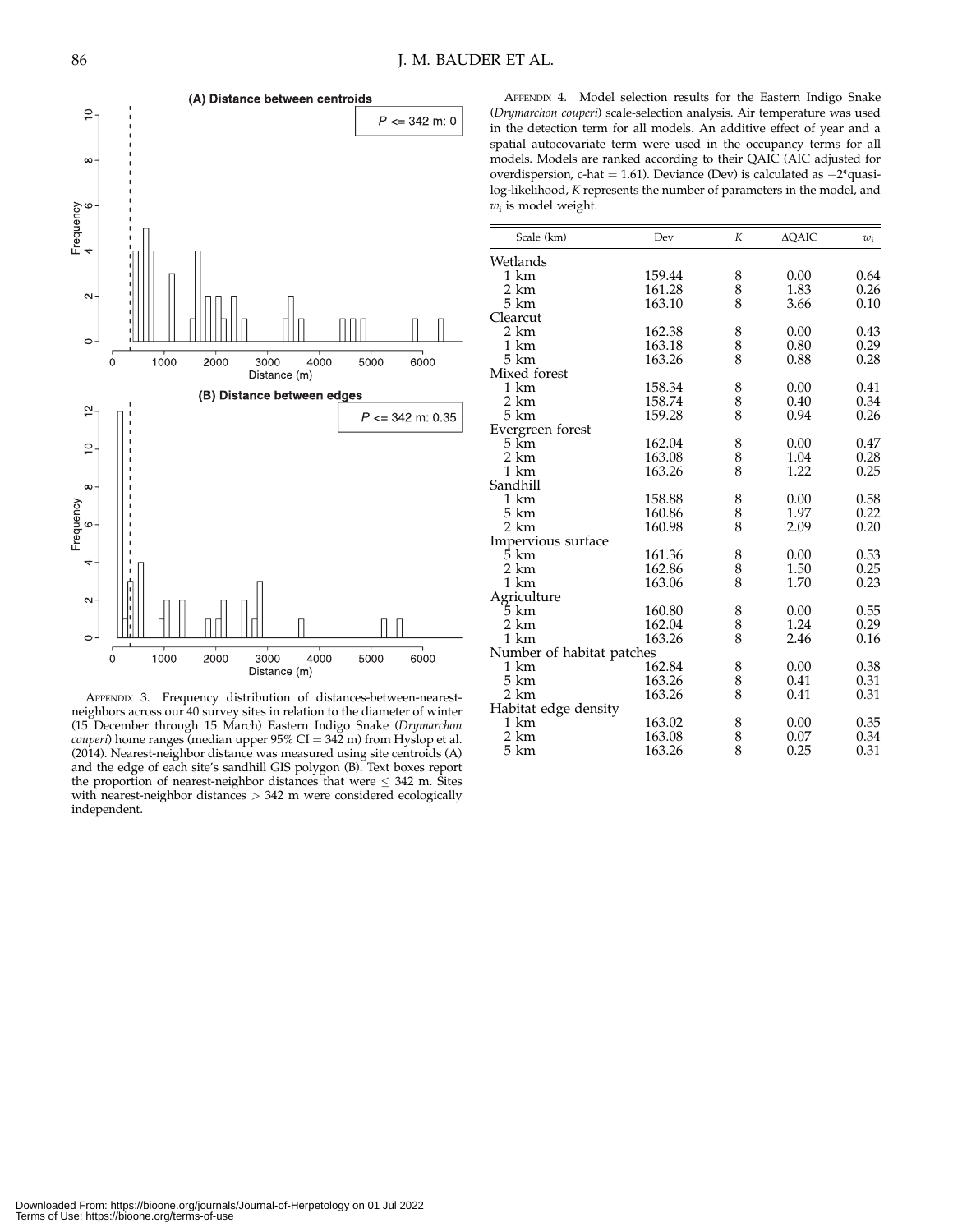APPENDIX 5. Model selection results for the Eastern Diamondbacked Rattlesnake (Crotalus adamanteus) scale-selection analysis. A linear effect of survey date was used in the detection term for all models and an additive effect of year was included in the occupancy terms for all models. Models are ranked according to their AIC (c-hat = 1). Deviance (Dev) is calculated as  $-2$ \*-log-likelihood, K represents the number of parameters in the model, and  $w_i$  is model weight.

| Wetlands<br>$0.25$ km<br>284.58<br>0.37<br>0.00<br>6<br>284.78<br>0.21<br>0.33<br>6<br>1 km<br>$0.5 \text{ km}$<br>6<br>0.30<br>285.00<br>0.43<br>Clearcut<br>1 km<br>0.00<br>282.18<br>6<br>0.45<br>0.30<br>$0.25$ km<br>282.96<br>0.78<br>6<br>$0.5 \text{ km}$<br>283.34<br>0.25<br>6<br>1.16<br>Mixed forest<br>$0.25$ km<br>0.55<br>281.42<br>0.00<br>6<br>1.17<br>$0.5 \text{ km}$<br>282.58<br>0.31<br>6<br>0.15<br>1 km<br>284.08<br>6<br>2.66<br>Evergreen forest<br>$0.25$ km<br>280.28<br>0.00<br>0.50<br>6<br>0.54<br>0.38<br>$0.5 \text{ km}$<br>280.82<br>6<br>0.12<br>283.12<br>6<br>2.85<br>1 km<br>Sandhill<br>0.36<br>1 km<br>284.64<br>0.00<br>6<br>0.33<br>$0.5 \mathrm{km}$<br>284.82<br>6<br>0.17<br>6<br>$0.25$ km<br>284.90<br>0.25<br>0.31<br>Impervious surface<br>$0.5 \text{ km}$<br>284.38<br>0.00<br>0.41<br>6<br>1 km<br>0.30<br>285.02<br>6<br>0.66<br>0.29<br>$0.25$ km<br>285.06<br>6<br>0.69<br>Agriculture<br>0.25 km<br>0.36<br>284.76<br>0.00<br>6<br>1 km<br>284.98<br>6<br>0.23<br>0.32<br>0.32<br>285.04<br>6<br>0.28<br>$0.5 \text{ km}$<br>Number of patches<br>281.42<br>0.00<br>0.49<br>1 km<br>6<br>$0.5 \text{ km}$<br>281.84<br>6<br>0.43<br>0.40<br>6<br>0.11<br>$0.25$ km<br>284.40<br>2.97<br>Edge density<br>1 km<br>282.38<br>6<br>0.00<br>0.42<br>$0.5 \text{ km}$<br>282.74<br>0.35<br>0.36<br>6 | Scale (km) | Dev    | K | $\triangle$ AIC | $w_i$ |
|---------------------------------------------------------------------------------------------------------------------------------------------------------------------------------------------------------------------------------------------------------------------------------------------------------------------------------------------------------------------------------------------------------------------------------------------------------------------------------------------------------------------------------------------------------------------------------------------------------------------------------------------------------------------------------------------------------------------------------------------------------------------------------------------------------------------------------------------------------------------------------------------------------------------------------------------------------------------------------------------------------------------------------------------------------------------------------------------------------------------------------------------------------------------------------------------------------------------------------------------------------------------------------------------------------------------------------------------------------|------------|--------|---|-----------------|-------|
|                                                                                                                                                                                                                                                                                                                                                                                                                                                                                                                                                                                                                                                                                                                                                                                                                                                                                                                                                                                                                                                                                                                                                                                                                                                                                                                                                         |            |        |   |                 |       |
|                                                                                                                                                                                                                                                                                                                                                                                                                                                                                                                                                                                                                                                                                                                                                                                                                                                                                                                                                                                                                                                                                                                                                                                                                                                                                                                                                         |            |        |   |                 |       |
|                                                                                                                                                                                                                                                                                                                                                                                                                                                                                                                                                                                                                                                                                                                                                                                                                                                                                                                                                                                                                                                                                                                                                                                                                                                                                                                                                         |            |        |   |                 |       |
|                                                                                                                                                                                                                                                                                                                                                                                                                                                                                                                                                                                                                                                                                                                                                                                                                                                                                                                                                                                                                                                                                                                                                                                                                                                                                                                                                         |            |        |   |                 |       |
|                                                                                                                                                                                                                                                                                                                                                                                                                                                                                                                                                                                                                                                                                                                                                                                                                                                                                                                                                                                                                                                                                                                                                                                                                                                                                                                                                         |            |        |   |                 |       |
|                                                                                                                                                                                                                                                                                                                                                                                                                                                                                                                                                                                                                                                                                                                                                                                                                                                                                                                                                                                                                                                                                                                                                                                                                                                                                                                                                         |            |        |   |                 |       |
|                                                                                                                                                                                                                                                                                                                                                                                                                                                                                                                                                                                                                                                                                                                                                                                                                                                                                                                                                                                                                                                                                                                                                                                                                                                                                                                                                         |            |        |   |                 |       |
|                                                                                                                                                                                                                                                                                                                                                                                                                                                                                                                                                                                                                                                                                                                                                                                                                                                                                                                                                                                                                                                                                                                                                                                                                                                                                                                                                         |            |        |   |                 |       |
|                                                                                                                                                                                                                                                                                                                                                                                                                                                                                                                                                                                                                                                                                                                                                                                                                                                                                                                                                                                                                                                                                                                                                                                                                                                                                                                                                         |            |        |   |                 |       |
|                                                                                                                                                                                                                                                                                                                                                                                                                                                                                                                                                                                                                                                                                                                                                                                                                                                                                                                                                                                                                                                                                                                                                                                                                                                                                                                                                         |            |        |   |                 |       |
|                                                                                                                                                                                                                                                                                                                                                                                                                                                                                                                                                                                                                                                                                                                                                                                                                                                                                                                                                                                                                                                                                                                                                                                                                                                                                                                                                         |            |        |   |                 |       |
|                                                                                                                                                                                                                                                                                                                                                                                                                                                                                                                                                                                                                                                                                                                                                                                                                                                                                                                                                                                                                                                                                                                                                                                                                                                                                                                                                         |            |        |   |                 |       |
|                                                                                                                                                                                                                                                                                                                                                                                                                                                                                                                                                                                                                                                                                                                                                                                                                                                                                                                                                                                                                                                                                                                                                                                                                                                                                                                                                         |            |        |   |                 |       |
|                                                                                                                                                                                                                                                                                                                                                                                                                                                                                                                                                                                                                                                                                                                                                                                                                                                                                                                                                                                                                                                                                                                                                                                                                                                                                                                                                         |            |        |   |                 |       |
|                                                                                                                                                                                                                                                                                                                                                                                                                                                                                                                                                                                                                                                                                                                                                                                                                                                                                                                                                                                                                                                                                                                                                                                                                                                                                                                                                         |            |        |   |                 |       |
|                                                                                                                                                                                                                                                                                                                                                                                                                                                                                                                                                                                                                                                                                                                                                                                                                                                                                                                                                                                                                                                                                                                                                                                                                                                                                                                                                         |            |        |   |                 |       |
|                                                                                                                                                                                                                                                                                                                                                                                                                                                                                                                                                                                                                                                                                                                                                                                                                                                                                                                                                                                                                                                                                                                                                                                                                                                                                                                                                         |            |        |   |                 |       |
|                                                                                                                                                                                                                                                                                                                                                                                                                                                                                                                                                                                                                                                                                                                                                                                                                                                                                                                                                                                                                                                                                                                                                                                                                                                                                                                                                         |            |        |   |                 |       |
|                                                                                                                                                                                                                                                                                                                                                                                                                                                                                                                                                                                                                                                                                                                                                                                                                                                                                                                                                                                                                                                                                                                                                                                                                                                                                                                                                         |            |        |   |                 |       |
|                                                                                                                                                                                                                                                                                                                                                                                                                                                                                                                                                                                                                                                                                                                                                                                                                                                                                                                                                                                                                                                                                                                                                                                                                                                                                                                                                         |            |        |   |                 |       |
|                                                                                                                                                                                                                                                                                                                                                                                                                                                                                                                                                                                                                                                                                                                                                                                                                                                                                                                                                                                                                                                                                                                                                                                                                                                                                                                                                         |            |        |   |                 |       |
|                                                                                                                                                                                                                                                                                                                                                                                                                                                                                                                                                                                                                                                                                                                                                                                                                                                                                                                                                                                                                                                                                                                                                                                                                                                                                                                                                         |            |        |   |                 |       |
|                                                                                                                                                                                                                                                                                                                                                                                                                                                                                                                                                                                                                                                                                                                                                                                                                                                                                                                                                                                                                                                                                                                                                                                                                                                                                                                                                         |            |        |   |                 |       |
|                                                                                                                                                                                                                                                                                                                                                                                                                                                                                                                                                                                                                                                                                                                                                                                                                                                                                                                                                                                                                                                                                                                                                                                                                                                                                                                                                         |            |        |   |                 |       |
|                                                                                                                                                                                                                                                                                                                                                                                                                                                                                                                                                                                                                                                                                                                                                                                                                                                                                                                                                                                                                                                                                                                                                                                                                                                                                                                                                         |            |        |   |                 |       |
|                                                                                                                                                                                                                                                                                                                                                                                                                                                                                                                                                                                                                                                                                                                                                                                                                                                                                                                                                                                                                                                                                                                                                                                                                                                                                                                                                         |            |        |   |                 |       |
|                                                                                                                                                                                                                                                                                                                                                                                                                                                                                                                                                                                                                                                                                                                                                                                                                                                                                                                                                                                                                                                                                                                                                                                                                                                                                                                                                         |            |        |   |                 |       |
|                                                                                                                                                                                                                                                                                                                                                                                                                                                                                                                                                                                                                                                                                                                                                                                                                                                                                                                                                                                                                                                                                                                                                                                                                                                                                                                                                         |            |        |   |                 |       |
|                                                                                                                                                                                                                                                                                                                                                                                                                                                                                                                                                                                                                                                                                                                                                                                                                                                                                                                                                                                                                                                                                                                                                                                                                                                                                                                                                         |            |        |   |                 |       |
|                                                                                                                                                                                                                                                                                                                                                                                                                                                                                                                                                                                                                                                                                                                                                                                                                                                                                                                                                                                                                                                                                                                                                                                                                                                                                                                                                         |            |        |   |                 |       |
|                                                                                                                                                                                                                                                                                                                                                                                                                                                                                                                                                                                                                                                                                                                                                                                                                                                                                                                                                                                                                                                                                                                                                                                                                                                                                                                                                         |            |        |   |                 |       |
|                                                                                                                                                                                                                                                                                                                                                                                                                                                                                                                                                                                                                                                                                                                                                                                                                                                                                                                                                                                                                                                                                                                                                                                                                                                                                                                                                         |            |        |   |                 |       |
|                                                                                                                                                                                                                                                                                                                                                                                                                                                                                                                                                                                                                                                                                                                                                                                                                                                                                                                                                                                                                                                                                                                                                                                                                                                                                                                                                         |            |        |   |                 |       |
|                                                                                                                                                                                                                                                                                                                                                                                                                                                                                                                                                                                                                                                                                                                                                                                                                                                                                                                                                                                                                                                                                                                                                                                                                                                                                                                                                         |            |        |   |                 |       |
|                                                                                                                                                                                                                                                                                                                                                                                                                                                                                                                                                                                                                                                                                                                                                                                                                                                                                                                                                                                                                                                                                                                                                                                                                                                                                                                                                         |            |        |   |                 |       |
|                                                                                                                                                                                                                                                                                                                                                                                                                                                                                                                                                                                                                                                                                                                                                                                                                                                                                                                                                                                                                                                                                                                                                                                                                                                                                                                                                         | $0.25$ km  | 283.54 | 6 | 1.16            | 0.23  |